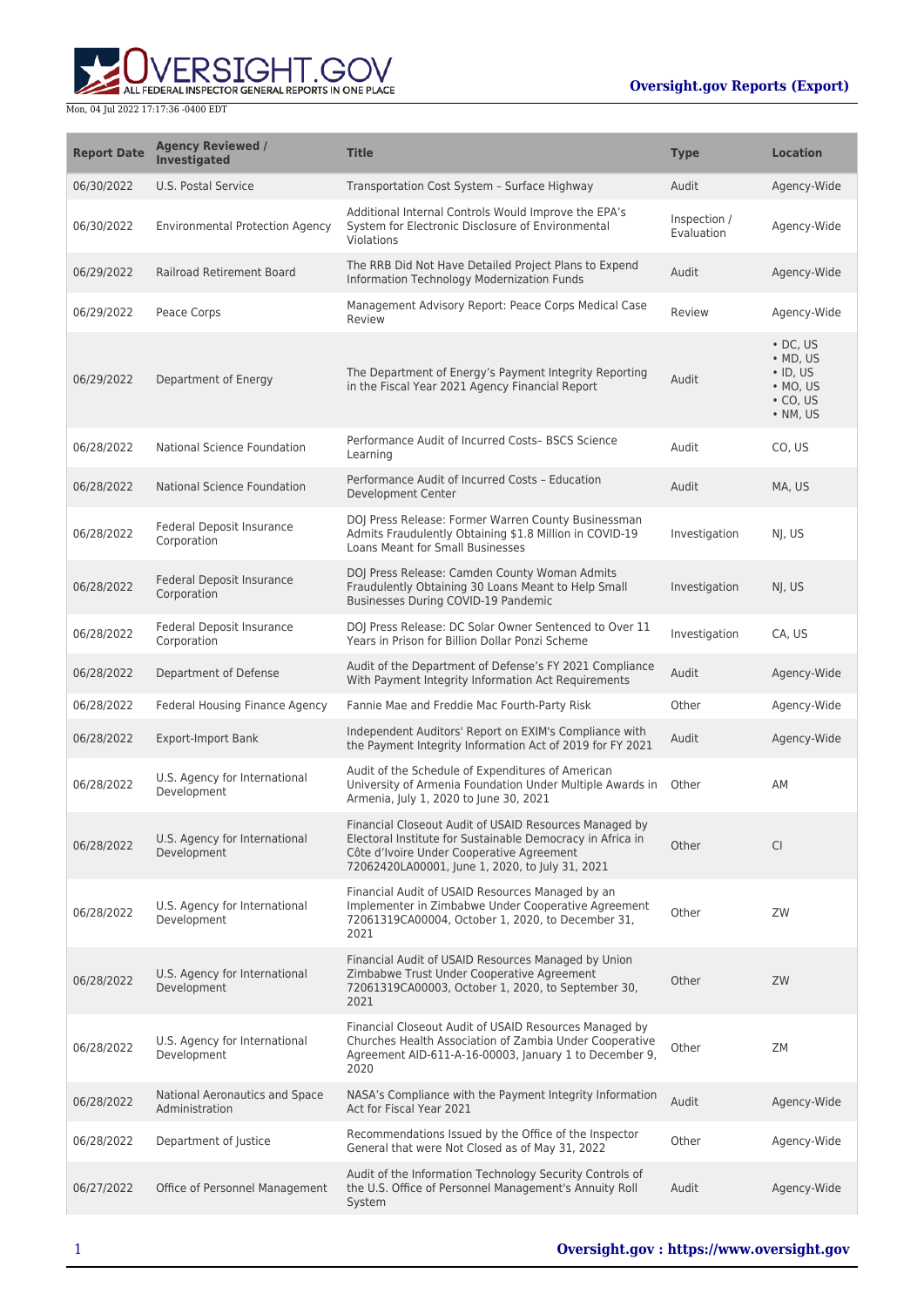**WERSIGHT.GOV** 

| <b>Report Date</b> | <b>Agency Reviewed /</b><br><b>Investigated</b>     | <b>Title</b>                                                                                                                                                                                                                                       | <b>Type</b>                | <b>Location</b> |
|--------------------|-----------------------------------------------------|----------------------------------------------------------------------------------------------------------------------------------------------------------------------------------------------------------------------------------------------------|----------------------------|-----------------|
| 06/27/2022         | Office of Personnel Management                      | Audit of the Information Systems General and Application<br>Controls at Blue Cross Blue Shield of Vermont                                                                                                                                          | Audit                      | Agency-Wide     |
| 06/27/2022         | National Labor Relations Board                      | Casehandling Efficiency                                                                                                                                                                                                                            | Audit                      | Agency-Wide     |
| 06/27/2022         | U.S. Agency for International<br>Development        | Financial and Closeout Audit of Costs Incurred of American<br>University of Afghanistan, Support to the American<br>University of Afghanistan Program, Cooperative Agreement<br>AID-306-A-13-00004, June 1, 2020 to February 28, 2021              | Other                      | AF              |
| 06/27/2022         | <b>Environmental Protection Agency</b>              | The EPA Was Not Compliant with the Payment Integrity<br>Information Act for Fiscal Year 2021                                                                                                                                                       | Audit                      | Agency-Wide     |
| 06/24/2022         | Railroad Retirement Board                           | Controls Over Recoverable Unemployment and Sickness<br>Overpayments Need Improvement                                                                                                                                                               | Audit                      | Agency-Wide     |
| 06/24/2022         | Department of Agriculture                           | COVID-19-Farmers to Families Food Box Program<br>Administration-Interim Report                                                                                                                                                                     | Inspection /<br>Evaluation | Agency-Wide     |
| 06/24/2022         | Department of Agriculture                           | COVID-19-Food and Nutrition Service's Pandemic<br>Electronic Benefits Transfer-Interim Report                                                                                                                                                      | Inspection /<br>Evaluation | Agency-Wide     |
| 06/24/2022         | Smithsonian Institution                             | Fiscal Year 2021 Evaluation of the Smithsonian Institution's<br>Information Security Program                                                                                                                                                       | Audit                      | Agency-Wide     |
| 06/24/2022         | U.S. Agency for International<br>Development        | Financial Audit of Costs Incurred by Abt Associates, Inc.<br>Under the Sustaining Health Outcomes Through the Private<br>Sector Plus Program in Afghanistan, Cooperative<br>Agreement AID-OAA-A-15-00067, January 1, 2019, to<br>December 31, 2020 | Other                      | AF              |
| 06/24/2022         | Department of State                                 | Inspection of Embassy Pristina, Kosovo                                                                                                                                                                                                             | Inspection /<br>Evaluation | KO              |
| 06/24/2022         | State of Delaware                                   | Authorized Positions Examination Engagement - Colonial<br><b>School District</b>                                                                                                                                                                   | Other                      | DE, US          |
| 06/24/2022         | <b>Commodity Futures Trading</b><br>Commission      | Semiannual Report to Congress October 1, 2021 - March<br>31, 2022                                                                                                                                                                                  | Semiannual<br>Report       | Agency-Wide     |
| 06/23/2022         | Department of the Interior                          | Inspection of the DATA Act Internal Controls for the U.S.<br>Department of the Interior, Interior Business Center, for<br>the First Quarter of FY 2021                                                                                             | Inspection /<br>Evaluation | Agency-Wide     |
| 06/23/2022         | Department of the Interior                          | U.S. Fish and Wildlife Service Grants Awarded to the State<br>of Oklahoma, Department of Wildlife Conservation, From<br>July 1, 2017, Through June 30, 2019, Under the Wildlife<br>and Sport Fish Restoration Program                              | Audit                      | OK, US          |
| 06/23/2022         | Office of Personnel Management                      | Audit of the Federal Employee Health Benefit Operations at<br>Health Insurance Plan of New York                                                                                                                                                    | Audit                      | Agency-Wide     |
| 06/23/2022         | Office of Personnel Management                      | Audit of the Information Systems General and Application<br>Controls at Health Care Service Corporation                                                                                                                                            | Audit                      | Agency-Wide     |
| 06/23/2022         | U.S. Agency for International<br>Development        | Financial and Closeout Audit of the Water Governance and<br>Capacity Building Support Program in Pakistan Managed<br>by Health and Nutrition Development Society, Contract<br>72039119C00001, July 1, 2020 to October 15, 2021                     | Other                      | <b>PK</b>       |
| 06/23/2022         | Office of Personnel Management                      | Audit of the U.S. Office of Personnel Management's<br>Compliance with the Payment Integrity Information Act of<br>2019                                                                                                                             | Audit                      | Agency-Wide     |
| 06/23/2022         | Department of Commerce                              | Fiscal Year 2021 Compliance with Improper Payment<br>Requirements                                                                                                                                                                                  | Inspection /<br>Evaluation | Agency-Wide     |
| 06/23/2022         | Department of Homeland<br>Security                  | FEMA Needs to Improve Oversight and Management of<br>Hazard Mitigation Grant Program Property Acquisitions                                                                                                                                         | Audit                      | Agency-Wide     |
| 06/23/2022         | Department of Homeland<br>Security                  | FEMA Needs to Improve Oversight and Management of<br>Hazard Mitigation Grant Program Property Acquisitions                                                                                                                                         | Audit                      | Agency-Wide     |
| 06/23/2022         | Amtrak (National Railroad<br>Passenger Corporation) | Governance: Quality Control Review of Amtrak's Single<br>Audit for Fiscal Year 2021                                                                                                                                                                | Audit                      | Agency-Wide     |
| 06/23/2022         | U.S. Postal Service                                 | Service Performance During the Fiscal Year 2022 Peak<br><b>Mailing Season</b>                                                                                                                                                                      | Audit                      | Agency-Wide     |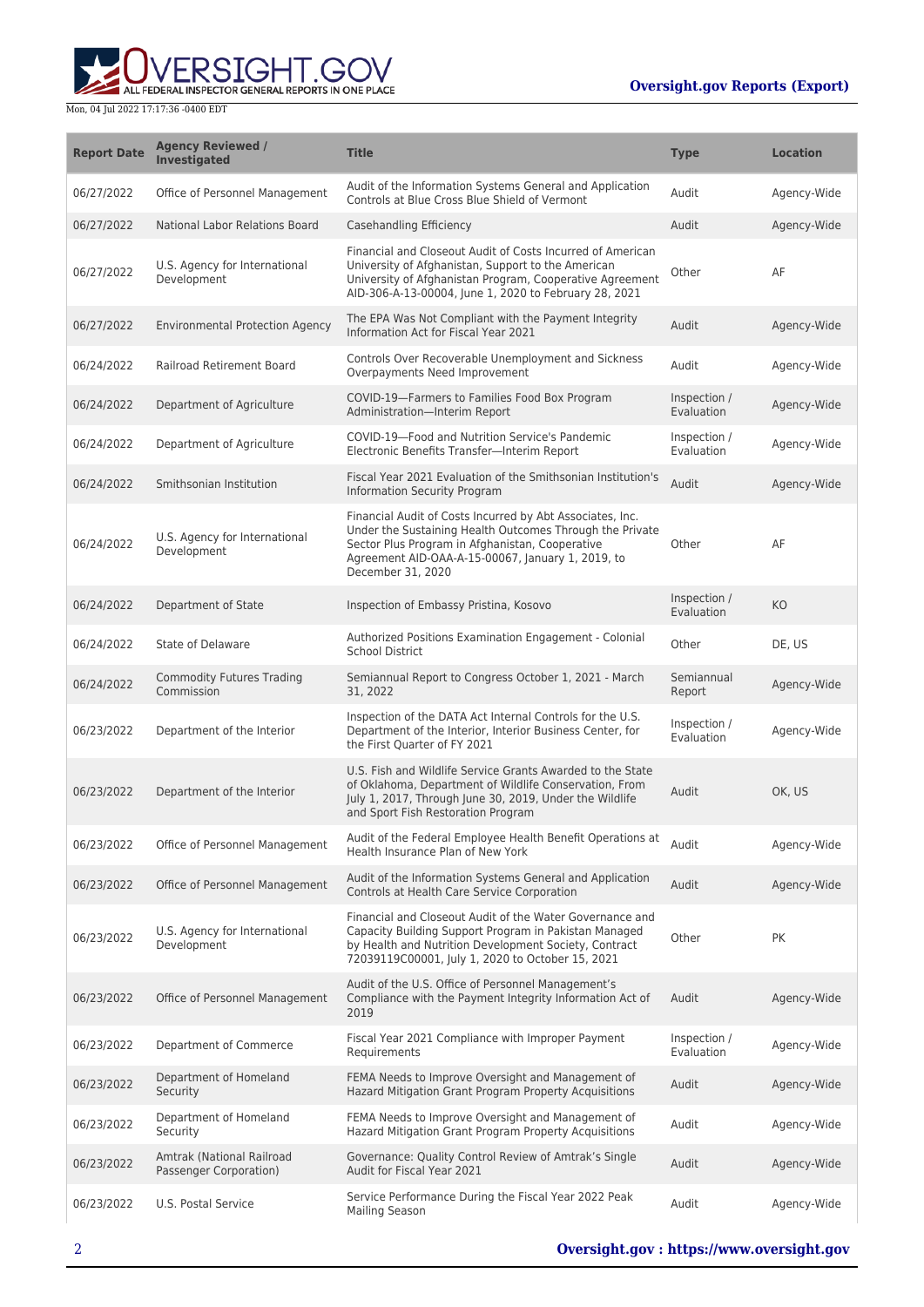

| <b>Report Date</b> | <b>Agency Reviewed /</b><br><b>Investigated</b> | <b>Title</b>                                                                                                                                                                                                                 | <b>Type</b>                | <b>Location</b> |
|--------------------|-------------------------------------------------|------------------------------------------------------------------------------------------------------------------------------------------------------------------------------------------------------------------------------|----------------------------|-----------------|
| 06/23/2022         | Department of State                             | Audit of Department of State FY 2021 Compliance With<br>Payment Integrity Requirements                                                                                                                                       | Audit                      | Agency-Wide     |
| 06/23/2022         | Federal Housing Finance Agency                  | FHFA Has Laid the Groundwork to Integrate Consideration<br>of Climate-Related Financial Risk into its Policies and<br>Programs but Plans and Methodologies to Accomplish This<br>Work Are in the Early Stages of Development | Audit                      | Agency-Wide     |
| 06/23/2022         | <b>Environmental Protection Agency</b>          | The Coronavirus Pandemic Caused Schedule Delays,<br>Human Health Impacts, and Limited Oversight at<br>Superfund National Priorities List Sites                                                                               | Audit                      | Agency-Wide     |
| 06/22/2022         | Securities and Exchange<br>Commission           | Final Management Letter: Evaluation of the SEC's FY 2021<br>Compliance With the Payment Integrity Information Act of<br>2019                                                                                                 | Inspection /<br>Evaluation | Agency-Wide     |
| 06/22/2022         | Department of the Treasury                      | Independent Review of 4003(b) Loan Recipient's Validation<br>Memo - United Airlines                                                                                                                                          | Review                     | Agency-Wide     |
| 06/22/2022         | Department of Defense                           | Audit of U.S. Army Base Operations and Security Support<br>Services Contract Government-Furnished Property in<br>Kuwait                                                                                                      | Audit                      | Agency-Wide     |
| 06/22/2022         | U.S. Agency for International<br>Development    | Financial Audit of USAID Resources Managed by MOI<br>Teaching and Referral Hospital in Kenya Under Agreement<br>AID-615-A-12-00001, July 1, 2020, to June 30, 2021                                                           | Other                      | <b>KE</b>       |
| 06/22/2022         | Architect of the Capitol                        | Architect of the Capitol (AOC) Supervisor Accusations of<br>Abuse of Power, Mismanagement and Reprisal - Not<br>Substantiated                                                                                                | Investigation              | Agency-Wide     |
| 06/22/2022         | <b>General Services Administration</b>          | Audit of Security Camera and Alarm Systems at GSA-<br><b>Owned Buildings</b>                                                                                                                                                 | Audit                      | Agency-Wide     |
| 06/22/2022         | Department of Agriculture                       | USDA Farmers to Families Food Box Program                                                                                                                                                                                    | Other                      | <b>US</b>       |
| 06/22/2022         | National Science Foundation                     | Performance Audit of Incurred Costs - San Francisco State<br>University                                                                                                                                                      | Audit                      | CA, US          |
| 06/22/2022         | Federal Deposit Insurance<br>Corporation        | DOJ Press Release: Owners Of Grand Rapids Trucking<br>Company Plead Guilty To Bank Fraud Conspiracy, Pay<br>\$1,000,000 In Related Civil Case, In Connection With<br>Covid-19 Relief Fraud                                   | Investigation              | MI, US          |
| 06/22/2022         | U.S. Postal Service                             | Mail Delivery, Customer Service, and Property Conditions<br>Review - Select Units, Indianapolis, IN Region                                                                                                                   | Audit                      | Agency-Wide     |
| 06/22/2022         | Federal Deposit Insurance<br>Corporation        | Background Investigations for Privileged Account Holders                                                                                                                                                                     | Other                      | Agency-Wide     |
| 06/22/2022         | Department of Veterans Affairs                  | Mission Accountability Support Tracker Lacked Sufficient<br><b>Security Controls</b>                                                                                                                                         | Review                     | Agency-Wide     |
| 06/22/2022         | AmeriCorps                                      | Office of Inspector General Assessment of AmeriCorps'<br>Financial Statement Audit and Cybersecurity Corrective<br><b>Action Plans</b>                                                                                       | Review                     | Agency-Wide     |
| 06/22/2022         | <b>Environmental Protection Agency</b>          | The EPA's Approval and Oversight of Water Infrastructure<br>Finance and Innovation Act Loans Complied with Federal<br>Law and Regulations                                                                                    | Audit                      | Agency-Wide     |
| 06/22/2022         | AmeriCorps                                      | Office of Inspector General Assessment of AmeriCorps'<br>Financial Statement Audit and Cybersecurity Corrective<br><b>Action Plans</b>                                                                                       | Audit                      | Agency-Wide     |
| 06/21/2022         | Department of Defense                           | Audit of the Development and Maintenance of Department<br>of Defense Security Classification Guides                                                                                                                          | Audit                      | Agency-Wide     |
| 06/21/2022         | Department of the Interior                      | U.S. Department of the Interior's Compliance With the<br>Payment Integrity Information Act of 2019 in Its Fiscal Year<br>2021 Agency Financial Report                                                                        | Inspection /<br>Evaluation | Agency-Wide     |
| 06/21/2022         | U.S. Postal Service                             | Changes in the Usage of the Modes of Transportation                                                                                                                                                                          | Audit                      | Agency-Wide     |
| 06/21/2022         | National Science Foundation                     | Performance Audit of Incurred Costs - Cal Poly Corporation                                                                                                                                                                   | Audit                      | CA, US          |
| 06/21/2022         | <b>State of Delaware</b>                        | Authorized Positions Examination Engagement - Christina<br><b>School District</b>                                                                                                                                            | Inspection /<br>Evaluation | DE, US          |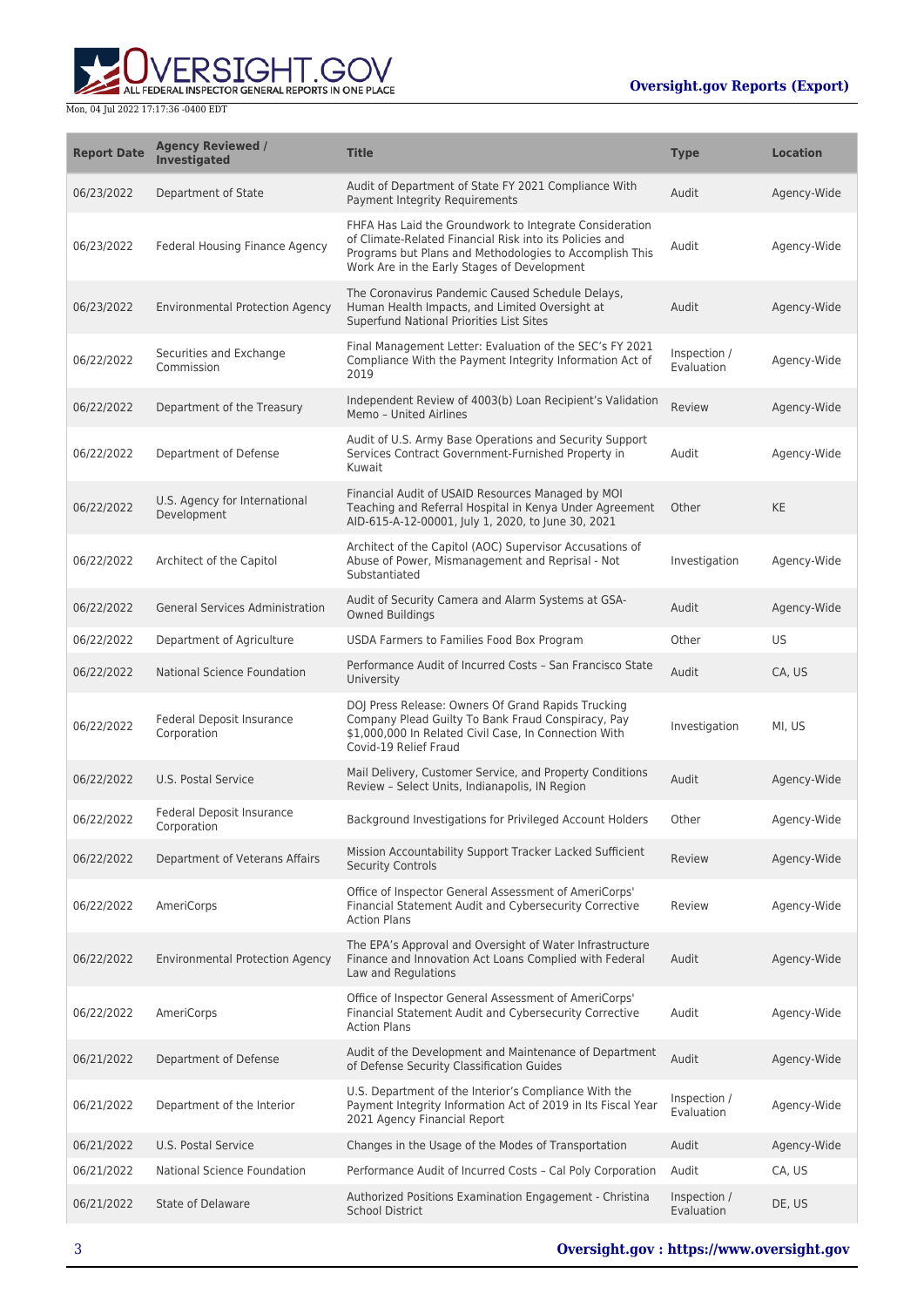**WERSIGHT.GOV** 

| <b>Report Date</b> | <b>Agency Reviewed /</b><br><b>Investigated</b>              | <b>Title</b>                                                                                                                                                           | <b>Type</b>                | <b>Location</b>                      |
|--------------------|--------------------------------------------------------------|------------------------------------------------------------------------------------------------------------------------------------------------------------------------|----------------------------|--------------------------------------|
| 06/21/2022         | Department of Veterans Affairs                               | Comprehensive Healthcare Inspection of the Washington<br>DC VA Medical Center                                                                                          | Inspection /<br>Evaluation | Agency-Wide                          |
| 06/17/2022         | Internal Revenue Service                                     | Fiscal Year 2022 Review of Compliance With Legal<br>Guidelines When Conducting Seizures of Taxpayers'<br>Property                                                      | Audit                      | Agency-Wide                          |
| 06/17/2022         | U.S. International Development<br><b>Finance Corporation</b> | DFC Complied with Payment Integrity Information Act of<br>2019 Requirements in Fiscal Year 2021                                                                        | Audit                      |                                      |
| 06/17/2022         | Federal Deposit Insurance<br>Corporation                     | DOJ Press Release: Owner of Tech Services Company<br>Sentenced to More than Three Years in Prison for \$13<br>Million COVID-Relief Fraud Scheme                        | Investigation              | MA, US                               |
| 06/17/2022         | Federal Deposit Insurance<br>Corporation                     | DOJ Press Release: Man Arrested for Allegedly Distributing<br>Over \$230 Million of Adulterated HIV Medication                                                         | Investigation              | FL, US                               |
| 06/17/2022         | U.S. Agency for International<br>Development                 | USAID OIG Semiannual Report to Congress: October 1,<br>2021- March 31, 2022                                                                                            | Semiannual<br>Report       | Agency-Wide                          |
| 06/16/2022         | Railroad Retirement Board                                    | The Railroad Retirement Board was Not Compliant with the<br>Payment Integrity Information Act for Fiscal Year 2021                                                     | Audit                      | Agency-Wide                          |
| 06/16/2022         | Federal Deposit Insurance<br>Corporation                     | DOJ Press Release: St. Paul Man Sentenced to Prison for<br>\$841,000 COVID-Relief Scheme to Defraud the Small<br>Business Administration's Paycheck Protection Program | Investigation              | MN, US                               |
| 06/16/2022         | Department of Homeland<br>Security                           | Semiannual Report to Congress October 1, 2021 - March<br>31, 2022                                                                                                      | Other                      | Agency-Wide                          |
| 06/16/2022         | Architect of the Capitol                                     | Audit of Fiscal Year 2021 Financial Statements                                                                                                                         | Audit                      | Agency-Wide                          |
| 06/16/2022         | Architect of the Capitol                                     | Fiscal Year 2021 Financial Statements Audit Management<br>Letter                                                                                                       | Audit                      | Agency-Wide                          |
| 06/16/2022         | Denali Commission                                            | Investigative Summary                                                                                                                                                  | Investigation              | Agency-Wide                          |
| 06/16/2022         | Department of Justice                                        | Audit of the Office of Justice Programs Grant Awarded to<br>the Pinellas Ex-Offender Re-Entry Coalition, Inc.,<br>Clearwater, Florida                                  | Audit                      | FL, US                               |
| 06/15/2022         | U.S. Agency for International<br>Development                 | Audit Report on Deloitte Government and Public Services'<br>Proposed Amounts on Unsettled Flexibly Priced Contracts<br>for Contractor Fiscal Year 2019                 | Other                      | US                                   |
| 06/15/2022         | Board of Governors of the Federal<br>Reserve System          | Security Control Review of the Board's Secure Document<br>System                                                                                                       | Audit                      | Agency-Wide                          |
| 06/15/2022         | Board of Governors of the Federal<br>Reserve System          | Testing Results for the Board's Software and License Asset<br><b>Management Processes</b>                                                                              | Audit                      | Agency-Wide                          |
| 06/15/2022         | Amtrak (National Railroad<br>Passenger Corporation)          | FINANCIAL MANAGEMENT: Improving Payment Request<br>Controls Could Provide a Better Value for Purchases and<br>Protect the Company's Interests                          | Audit                      | Agency-Wide                          |
| 06/15/2022         | Department of Defense                                        | Audit of the Reuse of Defense Logistics Agency Disposition<br>Services Excess Property                                                                                 | Audit                      | Agency-Wide                          |
| 06/15/2022         | <b>Tennessee Valley Authority</b>                            | TVA Nuclear Maintenance Employee Time Reporting                                                                                                                        | Inspection /<br>Evaluation | Agency-Wide                          |
| 06/15/2022         | <b>Small Business Administration</b>                         | SBA's Controls Over Cash Contributions and Gifts, Fiscal<br>Years 2022 and 2021                                                                                        | Inspection /<br>Evaluation | Agency-Wide                          |
| 06/15/2022         | Department of Energy                                         | The Department of Energy's Chief Information Officer's<br><b>Business Operations Support Services Contract</b>                                                         | Audit                      | $\cdot$ DC. US<br>$\cdot$ MD, US     |
| 06/14/2022         | Department of Justice                                        | Audit of the United States Marshals Service's Management<br>of Seized Cryptocurrency                                                                                   | Audit                      | Agency-Wide                          |
| 06/14/2022         | Department of Veterans Affairs                               | Financial Efficiency Review of the VA El Paso Healthcare<br>System in Texas and New Mexico                                                                             | Inspection /<br>Evaluation | $\bullet$ TX, US<br>$\bullet$ NM, US |
| 06/14/2022         | National Aeronautics and Space<br>Administration             | NASA's Management of the Earth Science Disasters<br>Program                                                                                                            | Audit                      | Agency-Wide                          |
| 06/14/2022         | Department of Energy                                         | The Western Federal Power System's Fiscal Year 2021<br><b>Financial Statement Audit</b>                                                                                | Audit                      | Agency-Wide                          |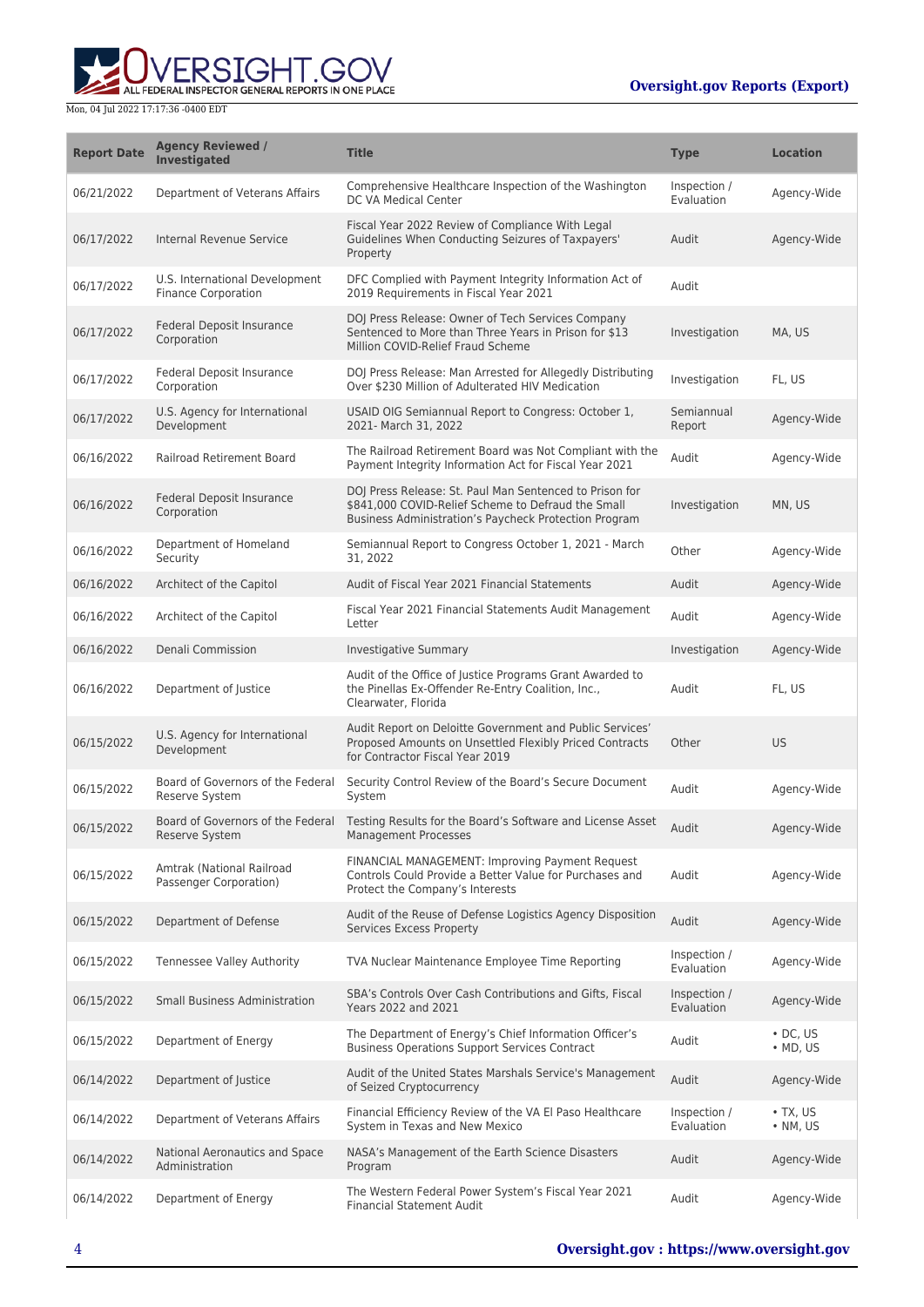

| <b>Report Date</b> | <b>Agency Reviewed /</b><br><b>Investigated</b>  | <b>Title</b>                                                                                                                                                                                         | Type                       | <b>Location</b> |
|--------------------|--------------------------------------------------|------------------------------------------------------------------------------------------------------------------------------------------------------------------------------------------------------|----------------------------|-----------------|
| 06/13/2022         | Department of the Interior                       | Improvements Needed in the Bureau of Safety and<br>Environmental Enforcement's Procedures Concerning<br>Offshore Venting and Flaring Record Reviews                                                  | Other                      | Agency-Wide     |
| 06/13/2022         | Department of Defense                            | Audit of the Department of Defense's Implementation of<br>Predictive Maintenance Strategies to Support Weapon<br>System Sustainment                                                                  | Audit                      | Agency-Wide     |
| 06/13/2022         | <b>Federal Election Commission</b>               | Investigative Summary I22INV00010: Lost FEC Laptop<br>Reported by an Agency Employee                                                                                                                 | Investigation              | Agency-Wide     |
| 06/13/2022         | Multiple Agencies                                | Key Insights: Identity Fraud Reduction and Redress in<br>Pandemic Response Programs                                                                                                                  | Other                      | Agency-Wide     |
| 06/10/2022         | U.S. Agency for International<br>Development     | Financial Audit of USAID Resources Managed by Africaid in<br>Zimbabwe Under Cooperative Agreement AID-613-<br>A-17-00001, January 1 to December 31, 2021                                             | Other                      | ZW              |
| 06/10/2022         | Inter-American Foundation                        | OIG Risk Assessment of the Inter-American Foundation<br>Charge Card Program for Fiscal Years 2021 and 2020                                                                                           | Audit                      | <b>US</b>       |
| 06/10/2022         | U.S. Agency for International<br>Development     | USAID Complied in Fiscal Year 2021 With the Payment<br>Integrity Information Act of 2019                                                                                                             | Audit                      | US.             |
| 06/10/2022         | State of Delaware                                | Authorized Positions Examination Engagement -<br>Brandywine School District                                                                                                                          | Other                      | DE, US          |
| 06/10/2022         | Department of Homeland<br>Security               | Department of Homeland Security's FY 2021 Compliance<br>with the Payment Integrity Information Act of 2019 and<br>Executive Order 13520, Reducing Improper Payments                                  | Audit                      | Agency-Wide     |
| 06/10/2022         | Tennessee Valley Authority                       | <b>TVA Nuclear Radiation Dosage</b>                                                                                                                                                                  | Inspection /<br>Evaluation | Agency-Wide     |
| 06/09/2022         | U.S. Agency for International<br>Development     | Financial Audit of USAID Resources Managed by Center for<br>Clinical Care and Clinical Research in Nigeria Under<br>Cooperative Agreement 72062020CA00006, October 1,<br>2020, to September 30, 2021 | Other                      | <b>NG</b>       |
| 06/09/2022         | U.S. Agency for International<br>Development     | Financial Audit of Handicap International Federation Under<br>Multiple Awards, for the Fiscal Year Ended December 31,<br>2019                                                                        | Other                      | <b>US</b>       |
| 06/09/2022         | Department of Education                          | Duplicate Higher Education Emergency Relief Fund Grant<br>Awards                                                                                                                                     | Other                      | Agency-Wide     |
| 06/09/2022         | Peace Corps                                      | Final Report on the Post Re-Entry Health and Safety<br>Review of Peace Corps/Ecuador                                                                                                                 | Review                     | ЕC              |
| 06/09/2022         | Farm Credit Administration                       | Farm Credit Administration's Enterprise Risk Management<br>and Internal Control Program                                                                                                              | Audit                      | Agency-Wide     |
| 06/09/2022         | Federal Deposit Insurance<br>Corporation         | DOJ Press Release: Two Burlington County Women<br>Charged in \$175 Million Check-Cashing Scheme                                                                                                      | Investigation              | NJ, US          |
| 06/09/2022         | National Aeronautics and Space<br>Administration | NASA's Management of the Mobile Launcher 2 Contract                                                                                                                                                  | Audit                      | Agency-Wide     |
| 06/09/2022         | U.S. Postal Service                              | Mail Delivery, Customer Service, and Property Conditions<br>Review - Renton Main Post Office, Renton, WA                                                                                             | Audit                      | Agency-Wide     |
| 06/08/2022         | U.S. Postal Service                              | Competitive Outbound International Negotiated Service<br>Agreement Pricing and Revenue Commitments                                                                                                   | Audit                      | Agency-Wide     |
| 06/08/2022         | U.S. Postal Service                              | Competitive Outbound International Negotiated Service<br>Agreement Pricing and Revenue Commitments                                                                                                   | Audit                      | Agency-Wide     |
| 06/08/2022         | Department of Defense                            | DoD Cooperative Agreements With Coronavirus Aid, Relief,<br>and Economic Security Act Obligations                                                                                                    | Audit                      | Agency-Wide     |
| 06/08/2022         | Federal Deposit Insurance<br>Corporation         | DOJ Press Release: Florida Man Arrested for \$2.5 Million<br><b>COVID-Relief Fraud</b>                                                                                                               | Investigation              | US              |
| 06/08/2022         | <b>Multiple Agencies</b>                         | Lessons Learned in Oversight of Pandemic Relief Funds                                                                                                                                                | Other                      | Agency-Wide     |
| 06/08/2022         | Department of Veterans Affairs                   | Contract Medical Exam Program Limitations Put Veterans<br>at Risk for Inaccurate Claims Decisions                                                                                                    | Review                     | Agency-Wide     |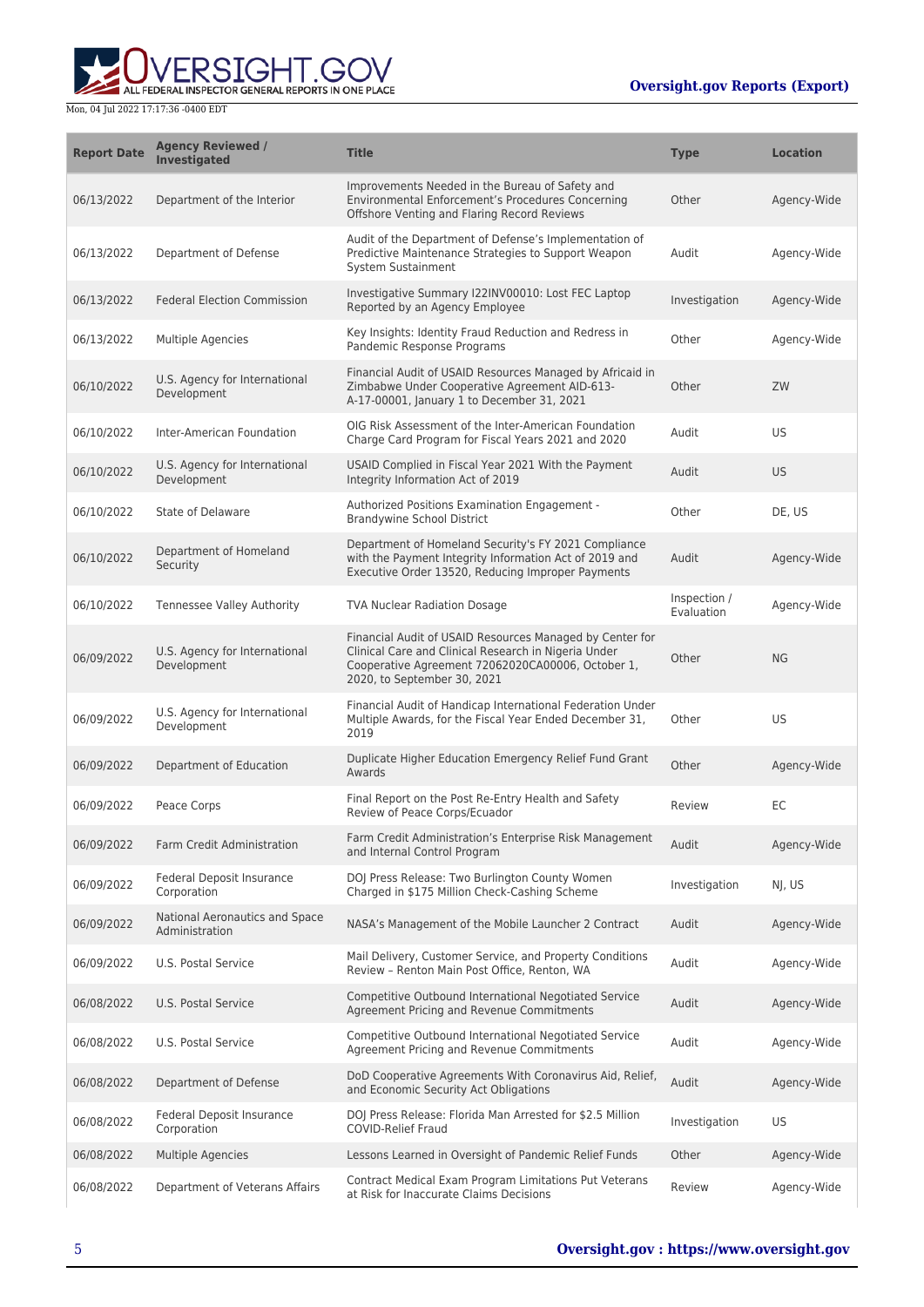**WERSIGHT.GOV** 

| <b>Report Date</b> | <b>Agency Reviewed /</b><br><b>Investigated</b>                            | <b>Title</b>                                                                                                                                                                                                           | <b>Type</b>                | <b>Location</b> |
|--------------------|----------------------------------------------------------------------------|------------------------------------------------------------------------------------------------------------------------------------------------------------------------------------------------------------------------|----------------------------|-----------------|
| 06/08/2022         | U.S. Agency for International<br>Development                               | Agreed-Upon Procedures Engagement of USAID Resources<br>Managed by Education Development Center Inc. in Liberia<br>Under Cost-Plus-Fixed-Fee Contract, AID-669-TO-17-00001,<br>March 2, 2017, to July 31, 2021         | Other                      | <b>LR</b>       |
| 06/08/2022         | U.S. Postal Service                                                        | U.S. Postal Service International Mail Operations and<br>Performance Data                                                                                                                                              | Audit                      | Agency-Wide     |
| 06/08/2022         | Department of State                                                        | Management Assistance Report: The Department of<br><b>State's Records Retirement Process</b>                                                                                                                           | Other                      | Agency-Wide     |
| 06/08/2022         | <b>Environmental Protection Agency</b>                                     | The EPA Continues to Fail to Meet Inspection Requirements<br>for Hazardous Waste Treatment, Storage, and Disposal<br><b>Facilities</b>                                                                                 | Audit                      | Agency-Wide     |
| 06/07/2022         | State of Delaware                                                          | Authorized Positions Examination Engagement - Caesar<br>Rodney School District                                                                                                                                         | Other                      | DE, US          |
| 06/07/2022         | Department of Energy                                                       | Special Report on Prospective Considerations for the Loan<br>Authority Supported Under the Loan Programs Office to<br>Improve Internal Controls and Prevent Fraud, Waste, and<br>Abuse                                 | Other                      | DC, US          |
| 06/07/2022         | Federal Deposit Insurance<br>Corporation                                   | DOJ Press Release: New York And Florida Resident<br>Sentenced To 51 Months In Prison For \$6.8 Million<br>Paycheck Protection Program Fraud Scheme                                                                     | Investigation              | NJ, US          |
| 06/07/2022         | Gulf Coast Ecosystem Restoration<br>Council                                | FINANCIAL MANAGEMENT: Audit of the Gulf Coast<br>Ecosystem Restoration Council's Compliance with PIIA for<br>Fiscal Year 2021                                                                                          | Audit                      | Agency-Wide     |
| 06/07/2022         | U.S. Postal Service                                                        | Mail Delivery, Customer Service, and Property Conditions<br>Review - Lacey Branch, Lacey, WA                                                                                                                           | Audit                      | Agency-Wide     |
| 06/07/2022         | U.S. Postal Service                                                        | Mail Delivery, Customer Service, and Property Conditions<br>Review - Kent Main Post Office, Kent, WA                                                                                                                   | Audit                      | Agency-Wide     |
| 06/07/2022         | U.S. Agency for International<br>Development                               | Financial Audit of USAID Resources Managed by Baylor<br>College of Medicine Children's Foundation Lesotho Under<br>Agreement 72067419CA00016, July 1, 2020, to June 30,<br>2021                                        | Other                      | <b>LS</b>       |
| 06/07/2022         | U.S. Agency for International<br>Development                               | Financial Audit of USAID Resources Managed by American<br>University of Nigeria Under Cooperative Agreement<br>72062019CA0002, August 1, 2020, to July 31, 2021                                                        | Other                      | ΝG              |
| 06/07/2022         | U.S. Agency for International<br>Development                               | Financial Audit of USAID Resources Managed by<br>Organization for Public Health Interventions and<br>Development in Zimbabwe Under Cooperative Agreement<br>72061320CA00005, October 1, 2020, to September 30,<br>2021 | Other                      | ZW              |
| 06/07/2022         | U.S. Agency for Global Media<br>(f/k/a Broadcasting Board of<br>Governors) | Audit of U.S. Agency for Global Media FY 2021 Compliance<br>With Payment Integrity Requirements                                                                                                                        | Audit                      | Agency-Wide     |
| 06/06/2022         | Department of Energy                                                       | The Department of Energy's Unclassified Cybersecurity<br>Program - 2021                                                                                                                                                | Inspection /<br>Evaluation | Agency-Wide     |
| 06/06/2022         | Millennium Challenge Corporation                                           | MCC Complied in Fiscal Year 2021 With the Payment<br>Integrity Information Act of 2019                                                                                                                                 | Audit                      | US.             |
| 06/06/2022         | Department of Veterans Affairs                                             | Suicide Prevention Coordinators Need Improved Training,<br>Guidance, and Oversight                                                                                                                                     | Review                     | Agency-Wide     |
| 06/06/2022         | Federal Deposit Insurance<br>Corporation                                   | DOJ Press Release: Foreign National Involved in Religious<br>Institution Check Theft Conspiracy Sentenced to Over<br>Three Years in Federal Prison                                                                     | Investigation              | MD, US          |
| 06/06/2022         | Denali Commission                                                          | Semiannual Report to The Congress, October 1, 2021 -<br>March 31, 2022                                                                                                                                                 | Semiannual<br>Report       | Agency-Wide     |
| 06/06/2022         | Nuclear Regulatory Commission                                              | Audit of the NRC's Fiscal Year (FY) 2021 Compliance with<br><b>Improper Payment Laws</b>                                                                                                                               | Audit                      | MD, US          |
| 06/03/2022         | U.S. Postal Service                                                        | Negotiated Service Agreement and Customer Compliance<br>Capping Report                                                                                                                                                 | Audit                      | Agency-Wide     |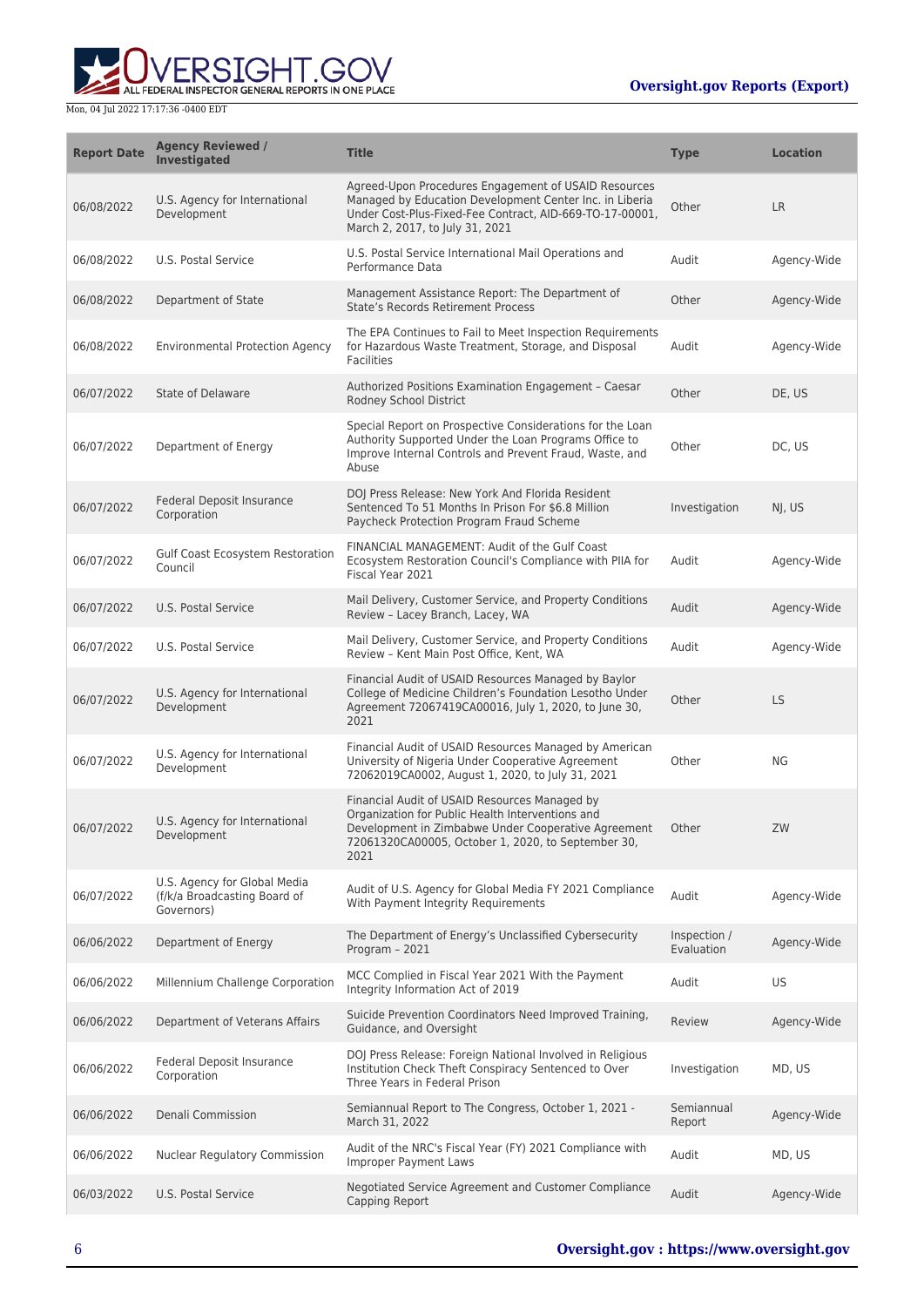**WERSIGHT.GOV** 

| <b>Report Date</b> | <b>Agency Reviewed /</b><br><b>Investigated</b>                                                        | <b>Title</b>                                                                                                                                             | <b>Type</b>                | <b>Location</b>                                                                                |
|--------------------|--------------------------------------------------------------------------------------------------------|----------------------------------------------------------------------------------------------------------------------------------------------------------|----------------------------|------------------------------------------------------------------------------------------------|
| 06/02/2022         | U.S. Postal Service                                                                                    | Property Condition Review Capping Report                                                                                                                 | Audit                      | Agency-Wide                                                                                    |
| 06/02/2022         | Department of the Treasury                                                                             | Independent Review of 4003(b) Loan Recipient's Validation<br>Memo - SkyWest Airlines, Inc.                                                               | Review                     | Agency-Wide                                                                                    |
| 06/02/2022         | Department of Veterans Affairs                                                                         | Comprehensive Healthcare Inspection of the Hershel<br>"Woody" Williams VA Medical Center in Huntington, West<br>Virginia                                 | Inspection /<br>Evaluation | $\bullet$ WV, US<br>$\bullet$ KY, US<br>$\bullet$ WV, US<br>$\cdot$ OH, US<br>$\bullet$ WV, US |
| 06/02/2022         | Department of Veterans Affairs                                                                         | Comprehensive Healthcare Inspection of the Beckley VA<br>Medical Center in West Virginia                                                                 | Inspection /<br>Evaluation | $\bullet$ WV, US<br>$\bullet$ WV, US<br>$\bullet$ WV, US                                       |
| 06/01/2022         | Department of Veterans Affairs                                                                         | Veterans Data Integration and Federation Enterprise<br>Platform Lacks Sufficient Security Controls                                                       | Audit                      | Agency-Wide                                                                                    |
| 06/01/2022         | <b>State of Delaware</b>                                                                               | Authorized Positions Examination Engagement -<br>Appoquinimink School District                                                                           | Other                      | DE, US                                                                                         |
| 06/01/2022         | U.S. Agency for International<br>Development                                                           | Financial Audit of Danish Refugee Council Under Multiple<br>Awards, for the Fiscal Year Ended December 31, 2019,                                         | Other                      | US                                                                                             |
| 06/01/2022         | Department of Veterans Affairs                                                                         | Deficits with Metrics Following Implementation of the New<br>Electronic Health Record at the Mann-Grandstaff VA<br>Medical Center in Spokane, Washington | Inspection /<br>Evaluation | WA, US                                                                                         |
| 06/01/2022         | Department of Education                                                                                | The Office of Postsecondary Education's Oversight of<br>Higher Education Emergency Relief Fund Grants                                                    | Audit                      | Agency-Wide                                                                                    |
| 06/01/2022         | National Science Foundation                                                                            | Performance Audit of Incurred Costs - University of Maine                                                                                                | Audit                      | ME, US                                                                                         |
| 06/01/2022         | Federal Deposit Insurance<br>Corporation                                                               | DOJ Press Release: Tulsa Man Sentenced for Defrauding<br><b>Investor and Banks of Millions</b>                                                           | Investigation              | OK, US                                                                                         |
| 06/01/2022         | Department of Veterans Affairs                                                                         | Inspection of Information Technology Security at the<br>Consolidated Mail Outpatient Pharmacy in Dallas, Texas                                           | Inspection /<br>Evaluation | TX, US                                                                                         |
| 06/01/2022         | Department of State, U.S. Agency<br>for Global Media (f/k/a<br><b>Broadcasting Board of Governors)</b> | Semiannual Report to The Congress, October 1, 2021 -<br>March 31, 2022                                                                                   | Semiannual<br>Report       | Agency-Wide                                                                                    |
| 06/01/2022         | Tennessee Valley Authority                                                                             | Non-Power Dam Control System Cybersecurity                                                                                                               | Audit                      | Agency-Wide                                                                                    |
| 06/01/2022         | Department of Veterans Affairs                                                                         | Inspection of Information Technology Security at the<br>Consolidated Mail Outpatient Pharmacy in Tucson, Arizona                                         | Inspection /<br>Evaluation | Agency-Wide                                                                                    |
| 06/01/2022         | Office of the Director of National<br>Intelligence                                                     | The Office of the Inspector General of the Intelligence<br>Community Releases Its Semiannual Report to Congress                                          | Semiannual<br>Report       | Agency-Wide                                                                                    |
| 06/01/2022         | <b>Election Assistance Commission</b>                                                                  | Semiannual Report to Congress - Spring 2022                                                                                                              | Semiannual<br>Report       | Agency-Wide                                                                                    |
| 06/01/2022         | Department of the Treasury                                                                             | Semiannual Report to Congress, Department of the<br>Treasury, Office of Inspector General (October 1, 2021 -<br>March 31, 2022)                          | Semiannual<br>Report       | Agency-Wide                                                                                    |
| 05/31/2022         | Committee for Purchase From<br>People Who Are Blind or Severely<br>Disabled (AbilityOne Program)       | Semiannual Report to Congress for October 1, 2021 -<br>March 31, 2022. Office of Inspector General, U.S.<br>AbilityOne Commission                        | Semiannual<br>Report       | Agency-Wide                                                                                    |
| 05/31/2022         | Federal Deposit Insurance<br>Corporation                                                               | DOJ Press Release: Vacaville Man Sentenced to 8 Years in<br>Prison for Billion Dollar DC Solar Ponzi Scheme                                              | Investigation              | CA, US                                                                                         |
| 05/31/2022         | Department of Education                                                                                | OIG 84th Semiannual Report to Congress                                                                                                                   | Semiannual<br>Report       | Agency-Wide                                                                                    |
| 05/31/2022         | Federal Housing Finance Agency                                                                         | FHFA Ensured that Fannie Mae Submitted Required<br>Property Valuation Data to the Agency's Mortgage Loan<br>Integrated System                            | Review                     | US                                                                                             |
| 05/31/2022         | Department of Housing and<br>Urban Development                                                         | SAR 87 - HUD OIG Semiannual Report to Congress for the<br>period October 1, 2021, through March 31, 2022                                                 | Semiannual<br>Report       | Agency-Wide                                                                                    |
| 05/31/2022         | National Aeronautics and Space<br>Administration                                                       | Semiannual Report: October 1, 2021 through March 31,<br>2022                                                                                             | Semiannual<br>Report       | Agency-Wide                                                                                    |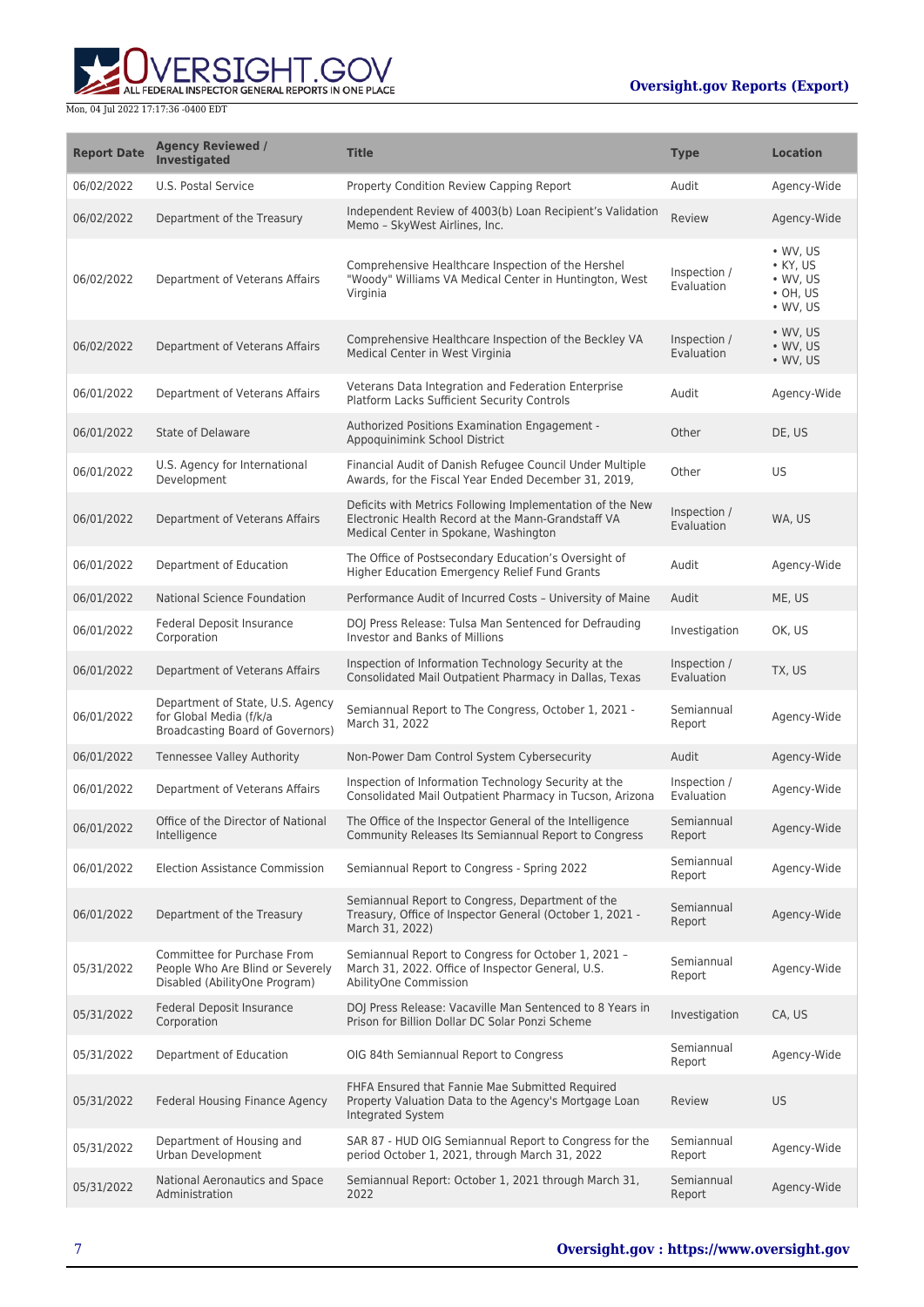

| <b>Report Date</b> | <b>Agency Reviewed /</b><br><b>Investigated</b> | <b>Title</b>                                                                                                                                                                                  | <b>Type</b>                | <b>Location</b>                                                              |
|--------------------|-------------------------------------------------|-----------------------------------------------------------------------------------------------------------------------------------------------------------------------------------------------|----------------------------|------------------------------------------------------------------------------|
| 05/31/2022         | <b>Federal Election Commission</b>              | Federal Election Commission Semiannual Report to<br>Congress                                                                                                                                  | Semiannual<br>Report       | Agency-Wide                                                                  |
| 05/31/2022         | <b>Federal Deposit Insurance</b><br>Corporation | Semiannual Report to the Congress, October 1, 2021-<br>March 31, 2022                                                                                                                         | Semiannual<br>Report       | Agency-Wide                                                                  |
| 05/31/2022         | <b>General Services Administration</b>          | Semiannual Report to the Congress - Spring 2022                                                                                                                                               | Semiannual<br>Report       | Agency-Wide                                                                  |
| 05/31/2022         | <b>Multiple Agencies</b>                        | Pandemic Response Accountability Committee's<br>Semiannual Report to Congress                                                                                                                 | Semiannual<br>Report       | Agency-Wide                                                                  |
| 05/31/2022         | Department of Veterans Affairs                  | Failure to Provide Emergency Care to a Patient and<br>Leaders' Inadequate Response to that Failure at the<br>Malcom Randall VA Medical Center in Gainesville, Florida                         | Inspection /<br>Evaluation | FL, US                                                                       |
| 05/31/2022         | <b>Nuclear Regulatory Commission</b>            | Semiannual Report to Congress                                                                                                                                                                 | Other                      | Agency-Wide                                                                  |
| 05/31/2022         | Department of Veterans Affairs                  | Comprehensive Healthcare Inspection of Veterans<br>Integrated Service Network 2: New York/New Jersey VA<br>Health Care Network in Bronx, New York                                             | Review                     | NY, US                                                                       |
| 05/27/2022         | U.S. Agency for International<br>Development    | Financial Audit of KNCV Tuberculosis Foundation Under<br>Multiple, USAID Awards for the Fiscal Year Ended<br>September 30, 2017                                                               | Other                      | <b>US</b>                                                                    |
| 05/27/2022         | <b>General Services Administration</b>          | GSA Complied with the Payment Integrity Information Act<br>in Fiscal Year 2021                                                                                                                | Audit                      | Agency-Wide                                                                  |
| 05/27/2022         | Federal Deposit Insurance<br>Corporation        | DOJ Press Release: Richmond Man Pleads Guilty to \$1<br>Million Paycheck Protection Program Fraud Scheme                                                                                      | Investigation              | VA, US                                                                       |
| 05/27/2022         | U.S. Postal Service                             | U.S. Postal Service Knowledge Continuity                                                                                                                                                      | Audit                      | Agency-Wide                                                                  |
| 05/27/2022         | Department of Energy                            | Semiannual Report to Congress for Period Ending March<br>31, 2022                                                                                                                             | Semiannual<br>Report       | Agency-Wide                                                                  |
| 05/27/2022         | <b>Export-Import Bank</b>                       | Semiannual Report to Congress: October 1, 2021 to March<br>31, 2022                                                                                                                           | Semiannual<br>Report       | Agency-Wide                                                                  |
| 05/27/2022         | <b>Environmental Protection Agency</b>          | Semiannual Report to Congress: October 1, 2021-March<br>31, 2022                                                                                                                              | Audit                      | Agency-Wide                                                                  |
| 05/27/2022         | Securities and Exchange<br>Commission           | Semiannual Report to Congress: October 1, 2021 through<br>March 31, 2022                                                                                                                      | Semiannual<br>Report       | Agency-Wide                                                                  |
| 05/27/2022         | Department of Justice                           | Semiannual Report to Congress October 1, 2021 - March<br>31, 2022                                                                                                                             | Semiannual<br>Report       | Agency-Wide                                                                  |
| 05/27/2022         | <b>Consumer Product Safety</b><br>Commission    | Semiannual Report to Congress October 1, 2021 to March<br>31, 2022                                                                                                                            | Semiannual<br>Report       | Agency-Wide                                                                  |
| 05/26/2022         | U.S. Agency for International<br>Development    | Financial Audit of Closing the Gaps in the TB Care Cascade<br>Program Managed by World Health Partners in India,<br>Cooperative Agreement 72038620CA00012, July 31, 2020<br>to March 31, 2021 | Other                      | IN                                                                           |
| 05/26/2022         | U.S. Agency for International<br>Development    | Examination Report of Incurred Costs Claimed on Flexibly<br>Priced Contracts by International Business & Technical<br>Consultants, Inc. for the Fiscal Year Ended December 31,<br>2018        | Other                      | US                                                                           |
| 05/26/2022         | U.S. African Development<br>Foundation          | OIG Risk Assessment of the U.S. African Development<br>Foundation Charge Card Program for Fiscal Years 2021 and Audit<br>2020                                                                 |                            | <b>US</b>                                                                    |
| 05/26/2022         | <b>Federal Election Commission</b>              | Management Letter for OIG Special Review of the Federal<br>Election Commission (FEC) Contracting Officers<br>Representative (COR) Program                                                     | Review                     | Agency-Wide                                                                  |
| 05/26/2022         | Department of Veterans Affairs                  | Comprehensive Healthcare Inspection of the VA NY Harbor<br>Healthcare System in New York                                                                                                      | Inspection /<br>Evaluation | $\bullet$ NY, US<br>$\bullet$ NY, US<br>$\bullet$ NY, US<br>$\bullet$ NY, US |
| 05/26/2022         | Social Security Administration                  | Incorrect Old-Age, Survivors and Disability Insurance<br>Benefit Payment Computations that Resulted in<br>Overpayments                                                                        | Audit                      | Agency-Wide                                                                  |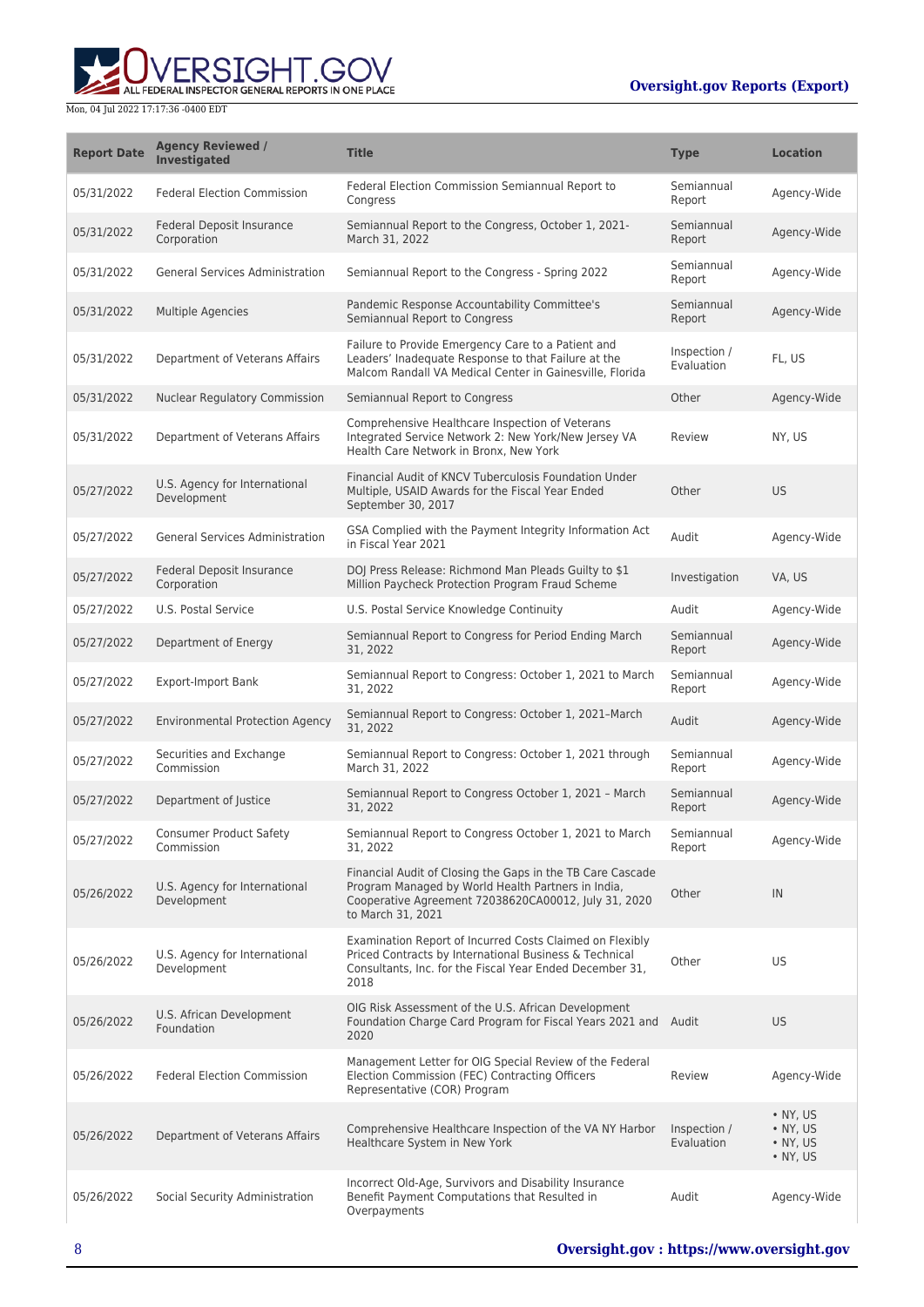

| <b>Report Date</b> | <b>Agency Reviewed /</b><br>Investigated            | <b>Title</b>                                                                                                                                                                     | <b>Type</b>                | <b>Location</b> |
|--------------------|-----------------------------------------------------|----------------------------------------------------------------------------------------------------------------------------------------------------------------------------------|----------------------------|-----------------|
| 05/26/2022         | Federal Deposit Insurance<br>Corporation            | DOJ Press Release: California Couple Charged with<br>Defrauding Paycheck Protection Program                                                                                      | Investigation              | CA, US          |
| 05/26/2022         | Federal Deposit Insurance<br>Corporation            | DOJ Press Release: Bank CEO Convicted For Taking Bribes<br>In Connection With Loans Guaranteed By The Small<br><b>Business Administration</b>                                    | Investigation              | NY, US          |
| 05/26/2022         | <b>National Credit Union</b><br>Administration      | Letter to Congress: Office of Inspector General 2022<br>Review of the NCUA's 2021 Compliance Under the<br>Improper Payments Elimination and Recovery Act (IPERA)<br>May 26, 2022 | Other                      | Agency-Wide     |
| 05/26/2022         | U.S. Postal Service                                 | Mail Delivery, Customer Service, and Property Conditions<br>Review - Linwood Station, Indianapolis, IN                                                                           | Audit                      | Agency-Wide     |
| 05/26/2022         | U.S. Postal Service                                 | Mail Delivery, Customer Service, and Property Conditions<br>Review - Plainfield Main Post Office, Plainfield, IN                                                                 | Audit                      | Agency-Wide     |
| 05/26/2022         | U.S. Postal Service                                 | Mail Delivery, Customer Service, and Property Conditions<br>Review - Carmel Main Post Office, Carmel, IN                                                                         | Audit                      | Agency-Wide     |
| 05/26/2022         | Department of Defense                               | Semiannual Report to the Congress - October 1, 2021,<br>through March 31, 2022                                                                                                   | Semiannual<br>Report       | Agency-Wide     |
| 05/26/2022         | Pension Benefit Guaranty<br>Corporation             | Semiannual Report to Congress For the Period October 1,<br>2021 to March 31, 2022                                                                                                | Semiannual<br>Report       | Agency-Wide     |
| 05/26/2022         | Department of Labor                                 | Semiannual Report to Congress: October 1, 2021 - March<br>31, 2022                                                                                                               | Semiannual<br>Report       | Agency-Wide     |
| 05/26/2022         | AmeriCorps                                          | Semiannual Report to Congress: October 1, 2021 - March<br>31, 2022                                                                                                               | Semiannual<br>Report       | Agency-Wide     |
| 05/26/2022         | Amtrak (National Railroad<br>Passenger Corporation) | Employee Resigns Prior to Administrative Hearing                                                                                                                                 | Investigation              | FL, US          |
| 05/26/2022         | Department of the Interior                          | April 2022 Semiannual Report to Congress                                                                                                                                         | Semiannual<br>Report       | Agency-Wide     |
| 05/26/2022         | U.S. Postal Service                                 | Spring 2022 Semiannual Report to Congress                                                                                                                                        | Semiannual<br>Report       | Agency-Wide     |
| 05/26/2022         | <b>Small Business Administration</b>                | SBA OIG Spring 2022 Semiannual Report to Congress                                                                                                                                | Semiannual<br>Report       | Agency-Wide     |
| 05/26/2022         | Social Security Administration                      | 2022 Spring Semiannual Report to Congress                                                                                                                                        | Semiannual<br>Report       | Agency-Wide     |
| 05/26/2022         | <b>National Security Agency</b>                     | Audit of the Implementation of the Coronavirus Aid, Relief,<br>and Economic Security (CARES) Act, Section 3610                                                                   | Audit                      | Agency-Wide     |
| 05/26/2022         | Department of Agriculture                           | Office of Inspector General Semiannual Report to Congress<br>FY 2022 - First Half                                                                                                | Semiannual<br>Report       | Agency-Wide     |
| 05/26/2022         | <b>Small Business Administration</b>                | SBA's Handling of Potentially Fraudulent Paycheck<br>Protection Program Loans                                                                                                    | Inspection /<br>Evaluation | Agency-Wide     |
| 05/26/2022         | Department of Justice                               | Management Advisory Memorandum: Notification of<br>Concerns with the Absence of a Policy Regarding FBI<br>Employees Emailing Child Sexual Abuse Material and Other<br>Contraband | Other                      | Agency-Wide     |
| 05/26/2022         | Peace Corps                                         | Semiannual Report to Congress for the First Half of FY<br>2022                                                                                                                   | Other                      | Agency-Wide     |
| 05/26/2022         | Amtrak (National Railroad<br>Passenger Corporation) | SEMIANNUAL REPORT TO CONGRESS #65 (OCTOBER 1,<br>2021 TO MARCH 31, 2022)                                                                                                         | Semiannual<br>Report       | Agency-Wide     |
| 05/26/2022         | <b>Federal Labor Relations Authority</b>            | Privacy and Data Protection Policies, Procedure and<br>Practices for 2022                                                                                                        | Other                      | Agency-Wide     |
| 05/25/2022         | U.S. Agency for International<br>Development        | Strategic Workforce Planning: Challenges Impair USAID's<br>Ability to Establish a Comprehensive Human Capital<br>Approach                                                        | Audit                      | Agency-Wide     |
| 05/25/2022         | U.S. Agency for International<br>Development        | Financial Audit of USAID Resources Managed by Right to<br>Care NPC in Multiple Countries Under Multiple Awards,<br>October 1, 2020, to September 30, 2021                        | Other                      | ZΑ              |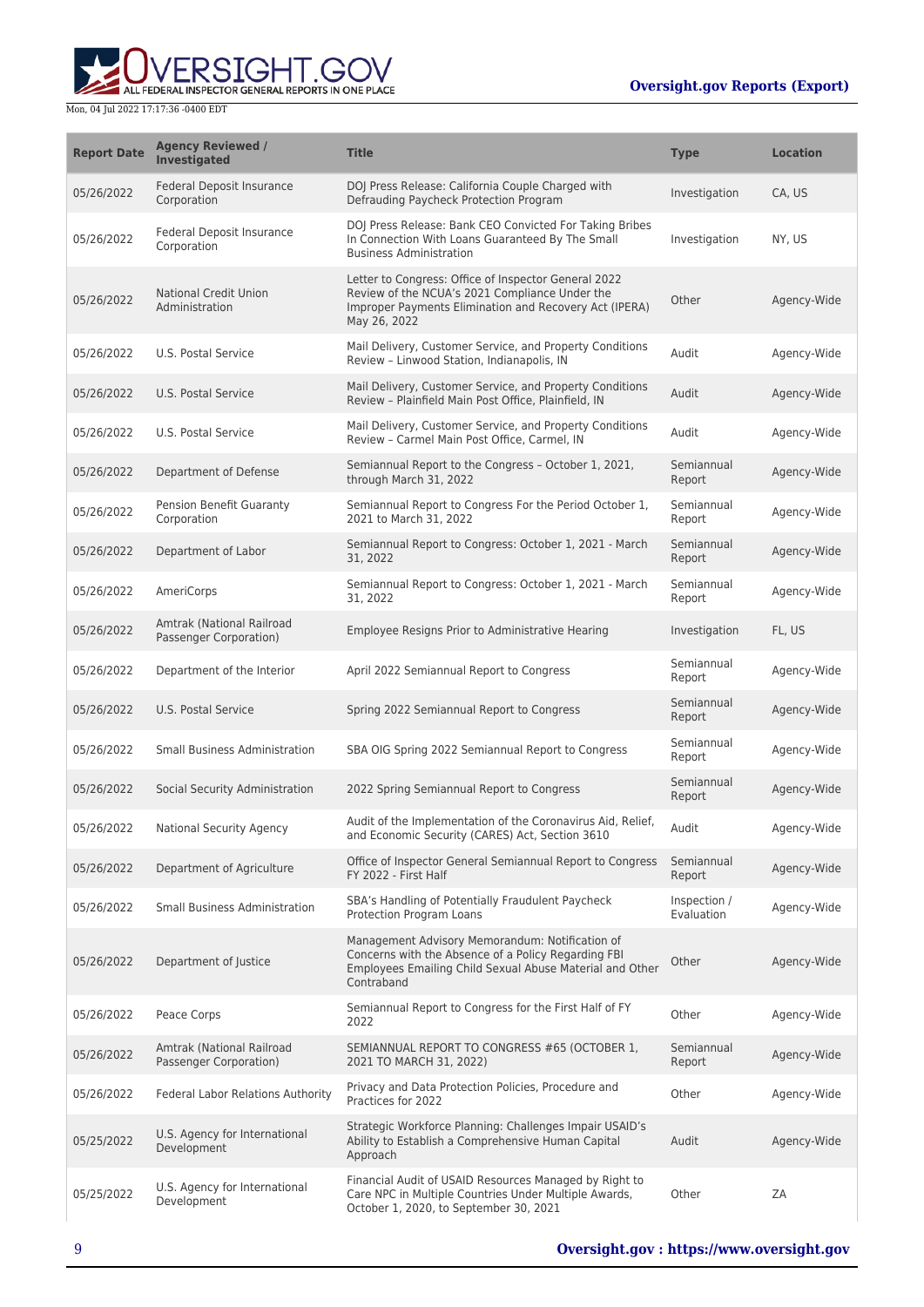

| <b>Report Date</b> | <b>Agency Reviewed /</b><br><b>Investigated</b>      | <b>Title</b>                                                                                                                                                                                                                  | <b>Type</b>                | <b>Location</b>                                                                                                                                             |
|--------------------|------------------------------------------------------|-------------------------------------------------------------------------------------------------------------------------------------------------------------------------------------------------------------------------------|----------------------------|-------------------------------------------------------------------------------------------------------------------------------------------------------------|
| 05/25/2022         | Department of Veterans Affairs                       | Comprehensive Healthcare Inspection of the Samuel S.<br>Stratton VA Medical Center in Albany, New York                                                                                                                        | Review                     | • NY, US<br>$\bullet$ NY, US<br>• NY, US<br>• NY, US<br>• NY, US<br>$\bullet$ NY, US<br>• NY, US<br>• NY, US<br>$\cdot$ NY, US<br>• NY, US<br>• NY, US      |
| 05/25/2022         | Department of State                                  | Review of the Recruitment and Selection Process for Public<br>Members of Foreign Service Selection Boards                                                                                                                     | Other                      | Agency-Wide                                                                                                                                                 |
| 05/25/2022         | Department of State                                  | Inspection of Embassy Athens and Constituent Post,<br>Greece                                                                                                                                                                  | Inspection /<br>Evaluation | <b>GR</b>                                                                                                                                                   |
| 05/25/2022         | Department of State                                  | Inspection of the Bureau of Diplomatic Security's<br><b>Diplomatic Courier Service</b>                                                                                                                                        | Inspection /<br>Evaluation | Agency-Wide                                                                                                                                                 |
| 05/25/2022         | Department of State                                  | Inspection of Embassy Budapest, Hungary                                                                                                                                                                                       | Inspection /<br>Evaluation | <b>HU</b>                                                                                                                                                   |
| 05/25/2022         | Department of Veterans Affairs                       | Semiannual Report to Congress, Issue 87, October 1,<br>2021-March 31, 2022                                                                                                                                                    | Semiannual<br>Report       | Agency-Wide                                                                                                                                                 |
| 05/25/2022         | <b>Corporation for Public</b><br>Broadcasting        | Evaluation of WSLU-FM/North Country Public Radio<br>Expenditures, Report No. ECR2206-2208                                                                                                                                     | Inspection /<br>Evaluation | NY, US                                                                                                                                                      |
| 05/25/2022         | National Science Foundation                          | Semiannual Report to Congress, October 1, 2021 - March<br>31, 2022                                                                                                                                                            | Semiannual<br>Report       | Agency-Wide                                                                                                                                                 |
| 05/25/2022         | <b>National Science Foundation</b>                   | Audit of NSF's Purchase Card Program                                                                                                                                                                                          | Audit                      | VA, US                                                                                                                                                      |
| 05/25/2022         | Tennessee Valley Authority                           | Organizational Effectiveness - Browns Ferry Nuclear Plant<br><b>Radiation Protection</b>                                                                                                                                      | Inspection /<br>Evaluation | Agency-Wide                                                                                                                                                 |
| 05/25/2022         | Federal Labor Relations Authority                    | Follow-up Management Advisory Review on FLRA's<br>Appointment of Contracting Officer's Representatives                                                                                                                        | Other                      | Agency-Wide                                                                                                                                                 |
| 05/25/2022         | International Trade Commission                       | Inspector General Semiannual Report                                                                                                                                                                                           | Semiannual<br>Report       | Agency-Wide                                                                                                                                                 |
| 05/24/2022         | Department of State                                  | Audit of Department of State Actions To Prevent Unlawful<br>Trafficking in Persons Practices When Executing Security,<br>Construction, and Facility and Household Services<br><b>Contracts at Overseas Posts</b>              | Audit                      | • Agency-Wide<br>$\cdot$ DE<br>$\cdot$ CF<br>$\cdot$ IQ<br>$\cdot$ EG<br>$\cdot$ PE<br>$\cdot$ PK<br>$\bullet$ MX<br>$\cdot$  P<br>$\cdot$  O<br>$\cdot$ SD |
| 05/24/2022         | <b>Corporation for Public</b><br><b>Broadcasting</b> | Semiannual Report, Office of the Inspector General<br>Operations and Audit Resolution Activities, October 1,<br>2021 - March 31, 2022                                                                                         | Semiannual<br>Report       | Agency-Wide                                                                                                                                                 |
| 05/24/2022         | Department of the Treasury                           | Alert Memorandum: Delays in the Quarterly Monitoring of<br>Borrowers' Compliance with Loan Requirements                                                                                                                       | Audit                      | Agency-Wide                                                                                                                                                 |
| 05/24/2022         | Department of Veterans Affairs                       | VHA Continues to Face Challenges with Billing Private<br>Insurers for Community Care                                                                                                                                          | Audit                      | Agency-Wide                                                                                                                                                 |
| 05/23/2022         | Internal Revenue Service                             | Final Report - The IRS Leveraged Its Telework Program to<br>Continue Operations During the COVID-19 Pandemic                                                                                                                  | Inspection /<br>Evaluation | Agency-Wide                                                                                                                                                 |
| 05/23/2022         | Architect of the Capitol                             | Architect of the Capitol (AOC) Employees Violated the AOC<br>Standards of Conduct and Ethics Policies by Wagering on<br>the Outcome of the 2020 Presidential Election and<br>Engaging in Political Conversation While on Duty | Investigation              | Agency-Wide                                                                                                                                                 |
| 05/23/2022         | U.S. Agency for International<br>Development         | Financial Audit of the Rule of Law and Culture of Integrity<br>Program in Paraguay Managed by Instituto Desarrollo,<br>Cooperative Agreement 72052619CA00002, for the Fiscal<br>Year Ended December 31, 2021                  | Other                      | PY                                                                                                                                                          |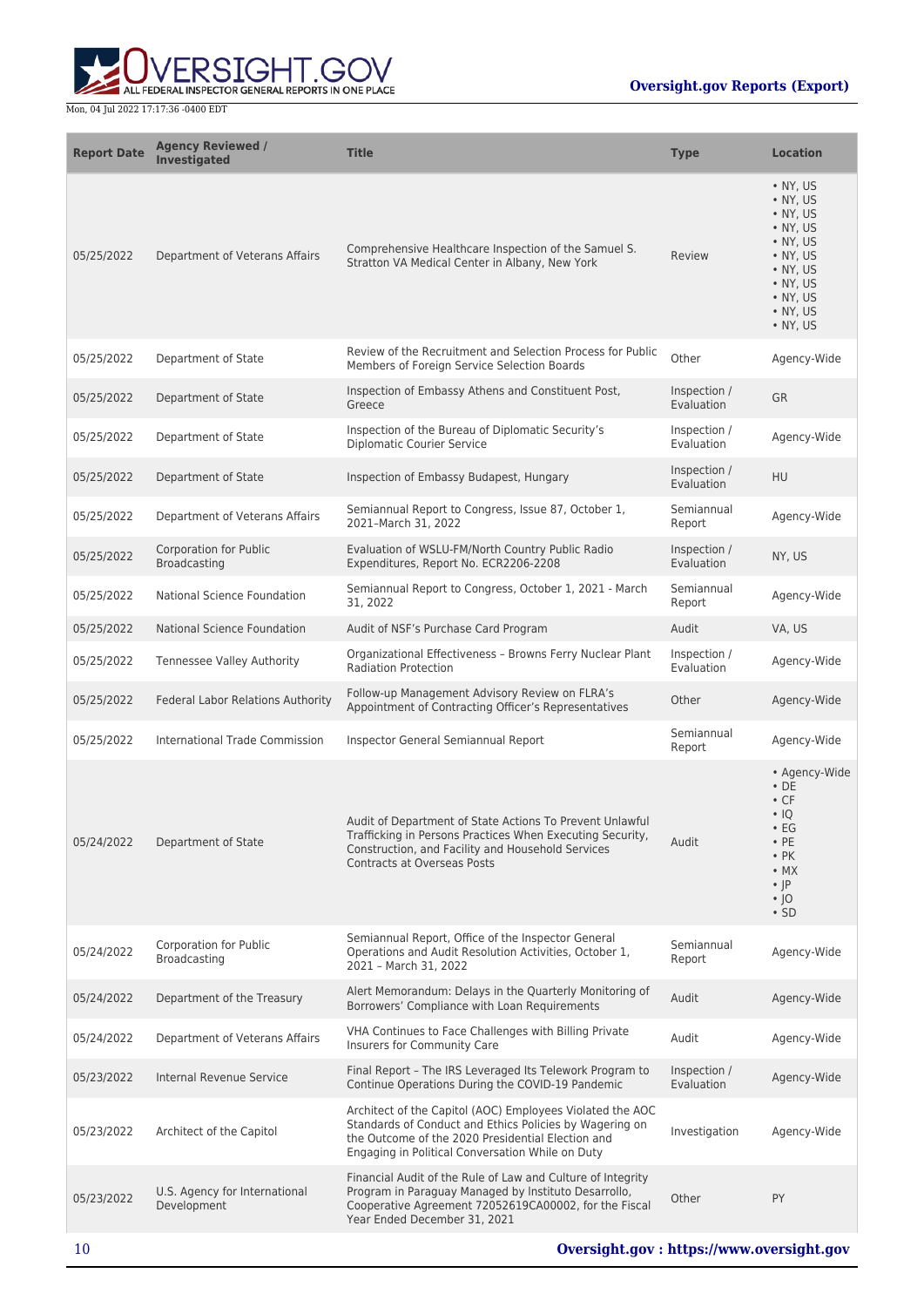

| <b>Report Date</b> | <b>Agency Reviewed /</b><br><b>Investigated</b> | <b>Title</b>                                                                                                                                                                                                                               | <b>Type</b>                | <b>Location</b> |
|--------------------|-------------------------------------------------|--------------------------------------------------------------------------------------------------------------------------------------------------------------------------------------------------------------------------------------------|----------------------------|-----------------|
| 05/23/2022         | U.S. Agency for International<br>Development    | Financial Audit of USAID Resources Managed by Uganda<br>Protestant Medical Bureau Under Multiple Awards, July 1,<br>2020, to June 30, 2021                                                                                                 | Other                      | UG              |
| 05/23/2022         | Department of Homeland<br>Security              | ICE Did Not Follow Policies, Guidance, or<br>Recommendations to Ensure Migrants Were Tested for<br>COVID-19 before Transport on Domestic Commercial<br>Flights                                                                             | Audit                      | Agency-Wide     |
| 05/23/2022         | Department of Justice                           | Recommendations Issued by the Office of the Inspector<br>General That Were Not Closed as of March 31, 2022                                                                                                                                 | Other                      | Agency-Wide     |
| 05/20/2022         | Office of Personnel Management                  | Audit of Cambia Health Solutions, Inc. Portland, Oregon                                                                                                                                                                                    | Audit                      | Agency-Wide     |
| 05/20/2022         | U.S. Postal Service                             | U.S. Postal Service Recognition and Awards Program                                                                                                                                                                                         | Audit                      | Agency-Wide     |
| 05/20/2022         | Department of the Interior                      | U.S. Fish and Wildlife Service Grants Awarded to the U.S.<br>Virgin Islands Department of Planning and Natural<br>Resources, From October 1, 2017, Through September 30,<br>2019, Under the Wildlife and Sport Fish Restoration<br>Program | Audit                      | Agency-Wide     |
| 05/20/2022         | National Geospatial-Intelligence<br>Agency      | NGA OIG Spring Semiannual Report to Congress, 1 October<br>2021 - 31 March 2022                                                                                                                                                            | Semiannual<br>Report       | Agency-Wide     |
| 05/20/2022         | Government Publishing Office                    | GPO Organization Transformation Evaluation                                                                                                                                                                                                 | Inspection /<br>Evaluation | Agency-Wide     |
| 05/19/2022         | Internal Revenue Service                        | Processing of Recovery Rebate Credit Claims During the<br>2021 Filing Season                                                                                                                                                               | Audit                      | Agency-Wide     |
| 05/19/2022         | Department of the Interior                      | Stronger Controls Needed Over the Udall Foundation's<br>Invoicing Processes and Contract Oversight for the John S.<br>McCain III National Center for Environmental Conflict<br>Resolution                                                  | Audit                      | Agency-Wide     |
| 05/19/2022         | U.S. Postal Service                             | Efficiency of Operations at the Seattle, WA, Processing and<br><b>Distribution Center</b>                                                                                                                                                  | Audit                      | Agency-Wide     |
| 05/19/2022         | <b>U.S. Postal Service</b>                      | U.S. Postal Service's Implementation of Enterprise Risk<br>Management                                                                                                                                                                      | Audit                      | Agency-Wide     |
| 05/19/2022         | U.S. Agency for International<br>Development    | Financial Audit of USAID Resources Managed by Addis<br>Continental Institute of Public Health in Ethiopia Under<br>Cooperative Agreement No. AID-663-A-14-00004, July 8,<br>2020, to July 7, 2021                                          | Other                      | ET              |
| 05/19/2022         | U.S. Agency for International<br>Development    | Financial Audit of USAID Resources Managed by Joint<br>Clinical Research Centre in Uganda Under Multiple Awards,<br>October 1, 2020, to September 30, 2021                                                                                 | Other                      | UG              |
| 05/19/2022         | U.S. Agency for International<br>Development    | Examination Report of Incurred Costs Claimed on Flexibly<br>Priced Contracts by The Manoff Group, Inc. for the Fiscal<br>Year Ended December 31, 2018                                                                                      | Other                      | US              |
| 05/19/2022         | Tennessee Valley Authority                      | Office of the Inspector General Semiannual Report - Spring<br>2022                                                                                                                                                                         | Semiannual<br>Report       | Agency-Wide     |
| 05/19/2022         | Department of the Treasury                      | Independent Review of 4003(b) Loan Recipient's Validation<br>Memo - Hawaiian Airlines, Inc.                                                                                                                                                | Review                     | Agency-Wide     |
| 05/19/2022         | Department of the Interior                      | Former Secretary's Alleged Lobbying Disclosure Act<br>Violation Before Joining the U.S. Department of the Interior<br>as Deputy Secretary                                                                                                  | Investigation              | Agency-Wide     |
| 05/19/2022         | Department of Veterans Affairs                  | Care in the Community Healthcare Inspection of VA<br>Midwest Health Care Network (VISN 23)                                                                                                                                                 | Inspection /<br>Evaluation | Agency-Wide     |
| 05/19/2022         | <b>State of Delaware</b>                        | National COVID-19 Data Quality Audit Template Compare<br>and Contrast                                                                                                                                                                      | Other                      | DE, US          |
| 05/18/2022         | Internal Revenue Service                        | The Child Tax Credit Update Portal Was Successfully<br>Deployed, but Security and Process Improvements Are<br>Needed                                                                                                                       | Audit                      | Agency-Wide     |
| 05/18/2022         | Department of Transportation                    | Summary Report on Significant Single Audit Findings<br>Impacting DOT Programs for the 3-Month Period Ending<br>March 31, 2022                                                                                                              | Audit                      | Agency-Wide     |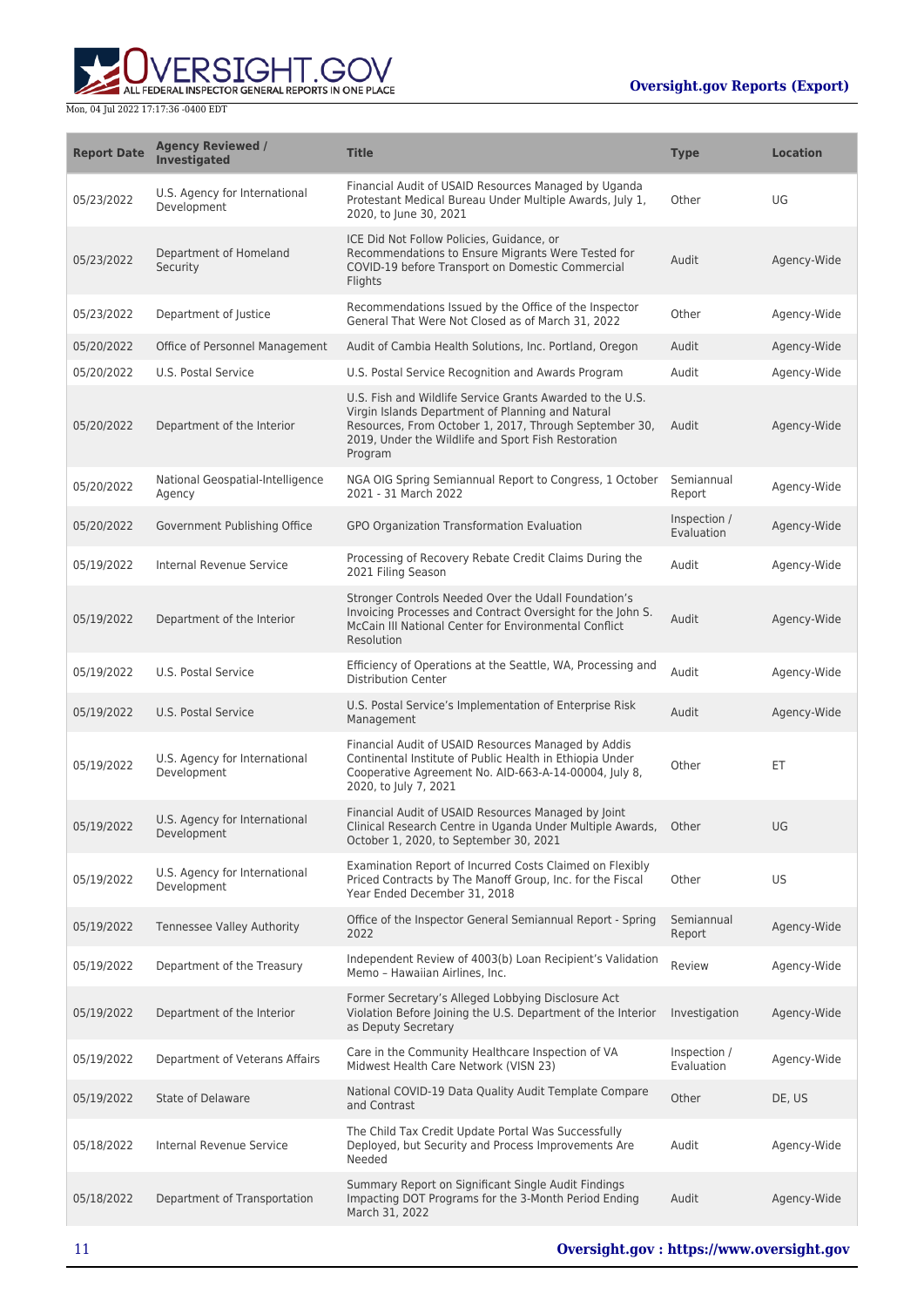ERSIGHT.GOV ALL FEDERAL INSPECTOR GENERAL REPORTS IN ONE PLACE

| <b>Report Date</b> | <b>Agency Reviewed /</b><br><b>Investigated</b> | <b>Title</b>                                                                                                                                                                                                       | Type                 | <b>Location</b>                          |
|--------------------|-------------------------------------------------|--------------------------------------------------------------------------------------------------------------------------------------------------------------------------------------------------------------------|----------------------|------------------------------------------|
| 05/18/2022         | Office of Personnel Management                  | Review of the 2017 Presidential Management Fellows<br>Program Application Process Redesign                                                                                                                         | Review               | Agency-Wide                              |
| 05/18/2022         | Department of Energy                            | Corrective Actions on the Office of Enterprise Assessments<br><b>Findings and Deficiencies</b>                                                                                                                     | Audit                | $·$ MD, US<br>$\cdot$ SC, US<br>• NM, US |
| 05/18/2022         | Federal Deposit Insurance<br>Corporation        | DOJ Press Release: COVID Relief Fraudsters Sentenced To<br>Prison                                                                                                                                                  | Investigation        | FL, US                                   |
| 05/18/2022         | U.S. Agency for International<br>Development    | Financial Audit of USAID Resources Managed by TradeMark<br>East Africa in Multiple Countries Under Multiple Awards,<br>July 1, 2020, to June 30, 2021                                                              | Other                | KE                                       |
| 05/18/2022         | U.S. Agency for International<br>Development    | Single Audit of ACDI/VOCA and Affiliates for the Fiscal Year<br>Ended December 31, 2017                                                                                                                            | Other                | US                                       |
| 05/18/2022         | <b>U.S. Postal Service</b>                      | The Postal Service's Collection Point Management System                                                                                                                                                            | Other                | Agency-Wide                              |
| 05/18/2022         | Department of Justice                           | Audit of the Office on Violence Against Women Grants<br>Awarded to New York State Unified Court System, New<br>York, New York                                                                                      | Audit                | NY, US                                   |
| 05/18/2022         | Federal Housing Finance Agency                  | Twenty-Third Semiannual Report to the Congress                                                                                                                                                                     | Semiannual<br>Report | Agency-Wide                              |
| 05/17/2022         | Architect of the Capitol                        | Semiannual Report to The Congress                                                                                                                                                                                  | Semiannual<br>Report | Agency-Wide                              |
| 05/17/2022         | <b>National Credit Union</b><br>Administration  | Semiannual Report to the Congress (October 1, 2021 -<br>March 31, 2022)                                                                                                                                            | Semiannual<br>Report | Agency-Wide                              |
| 05/17/2022         | National Science Foundation                     | Performance Audit of NFS's Compliance with the Payment<br>Integrity Information Act of 2019 for 2021                                                                                                               | Audit                | Agency-Wide                              |
| 05/17/2022         | Federal Deposit Insurance<br>Corporation        | DOJ Press Release: Hilo Man Pleads Guilty to Defrauding<br>Paycheck Protection and Disaster Loan Programs                                                                                                          | Investigation        | HI, US                                   |
| 05/17/2022         | Federal Deposit Insurance<br>Corporation        | DOJ Press Release: Pennsylvania Man Charged with \$1.7<br>Million Paycheck Protection Program Loan Fraud Scheme                                                                                                    | Investigation        | NJ, US                                   |
| 05/17/2022         | U.S. Agency for International<br>Development    | Financial Audit of USAID Resources Managed by Amhara<br>Development Association in Ethiopia Under Multiple<br>Awards, July 8, 2020, to July 7, 2021                                                                | Other                | ET                                       |
| 05/17/2022         | Department of Defense                           | Audit of North American Aerospace Defense Command and<br>U.S. Northern Command Use of Coronavirus Aid, Relief,<br>and Economic Security Act Funding                                                                | Audit                | Agency-Wide                              |
| 05/17/2022         | Department of Justice                           | Audit of the Executive Office for United States Attorneys<br>United States Attorneys' Virtual Office Network System<br>Pursuant to the Federal Information Security Modernization<br>Act of 2014. Fiscal Year 2021 | Audit                | Agency-Wide                              |
| 05/17/2022         | Department of Justice                           | Audit of the Office of Justice Programs Awards Made to the<br>Call to Freedom, Inc., Sioux Falls, South Dakota                                                                                                     | Audit                | SD, US                                   |
| 05/17/2022         | Department of Justice                           | Audit of the Executive Office for United States Attorneys<br>Information Security Program Pursuant to the Federal<br>Information Security Modernization Act of 2014, Fiscal Year<br>2021                           | Audit                | Agency-Wide                              |
| 05/17/2022         | Department of the Treasury                      | Overseas Contingency Operations - Summary of Work<br>Performed by the Department of the Treasury Related to<br>Terrorist Financing and Anti-Money Laundering for Second<br>Quarter Fiscal Year 2022                | Other                | Agency-Wide                              |
| 05/17/2022         | <b>Small Business Administration</b>            | Independent Auditors' Report on SBA's Fiscal Year 2021<br>Compliance with the Payment Integrity Information Act of<br>2019                                                                                         | Audit                | Agency-Wide                              |
| 05/17/2022         | Smithsonian Institution                         | Semiannual Report to Congress for the period ending<br>March 31, 2022                                                                                                                                              | Semiannual<br>Report | Agency-Wide                              |
| 05/17/2022         | <b>Environmental Protection Agency</b>          | The EPA Needs to Fully Address the OIG's 2018 Flint Water<br>Crisis Report Recommendations by Improving Controls,<br>Training, and Risk Assessments                                                                | Audit                | MI, US                                   |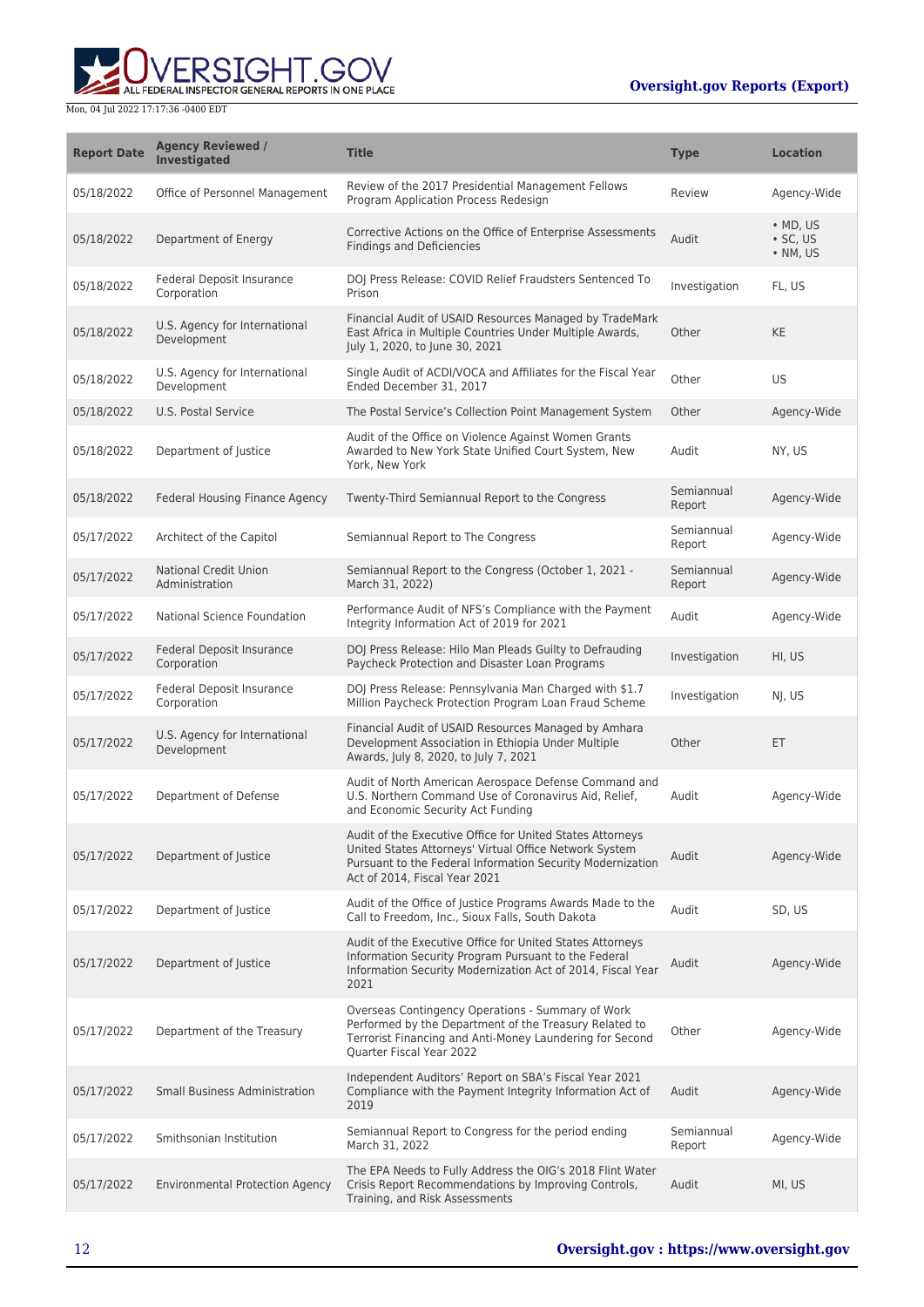ERSIGHT.GOV ALL FEDERAL INSPECTOR GENERAL REPORTS IN ONE PLACE

| <b>Report Date</b> | <b>Agency Reviewed /</b><br><b>Investigated</b>              | <b>Title</b>                                                                                                                                                                                                   | <b>Type</b>                | <b>Location</b> |
|--------------------|--------------------------------------------------------------|----------------------------------------------------------------------------------------------------------------------------------------------------------------------------------------------------------------|----------------------------|-----------------|
| 05/16/2022         | U.S. International Development<br><b>Finance Corporation</b> | DFC OIG Spring FY 2022 Semi Annual Report to Congress                                                                                                                                                          | Semiannual<br>Report       | Agency-Wide     |
| 05/16/2022         | U.S. Postal Service                                          | Mail Delivery, Customer Service, and Property Conditions<br>Reviews - Select Units, San Diego, CA Region                                                                                                       | Audit                      | CA, US          |
| 05/16/2022         | AmeriCorps                                                   | Performance Audit of AmeriCorps' Compliance with the<br>Payment Integrity Information Act of 2019 (PIIA) for Fiscal<br><b>Year 2021</b>                                                                        | Audit                      | Agency-Wide     |
| 05/13/2022         | National Archives and Records<br>Administration              | Audit of NARA's Compliance with the Payment Integrity<br>Information Act of 2021 in FY 2021                                                                                                                    | Audit                      | Agency-Wide     |
| 05/13/2022         | National Archives and Records<br>Administration              | Audit of NARA's Compliance with the Payment Integrity<br>Information Act of 2021 in FY 2021                                                                                                                    | Audit                      | Agency-Wide     |
| 05/13/2022         | U.S. Agency for International<br>Development                 | Examination Report for University Research Co., LLC for<br>the Certified Final Indirect Cost Rate Proposals and Related<br>Books and Records for Reimbursement for the Fiscal Year<br>Ended September 30, 2018 | Other                      | <b>US</b>       |
| 05/13/2022         | Department of Defense                                        | Lead Inspector General for Operation Freedom's Sentinel<br>and Operation Enduring Sentinel I Quarterly Report to the<br>United States Congress I January 1, 2022 - March 31, 2022                              | Review                     | Agency-Wide     |
| 05/13/2022         | U.S. Postal Service                                          | San Francisco International Service Center Closure                                                                                                                                                             | Audit                      | Agency-Wide     |
| 05/13/2022         | Federal Deposit Insurance<br>Corporation                     | DOJ Press Release: Woman Convicted of Laundering Over<br>\$750,000 from Health Care Fraud Scheme                                                                                                               | Investigation              | FL, US          |
| 05/13/2022         | Social Security Administration                               | The Social Security Administration's Mail Processing During<br>the COVID-19 Pandemic                                                                                                                           | Audit                      | Agency-Wide     |
| 05/13/2022         | Department of Homeland<br>Security                           | FEMA's Waiver Authority under the Disaster Recovery<br>Reform Act of 2018                                                                                                                                      | Audit                      | Agency-Wide     |
| 05/13/2022         | Department of Homeland<br>Security                           | Lessons Learned from DHS' Employee COVID-19<br>Vaccination Initiative                                                                                                                                          | Review                     | Agency-Wide     |
| 05/12/2022         | Department of the Interior                                   | Summary: Alleged Criminal Conflict of Interest by Tribal<br>Official                                                                                                                                           | Investigation              | Agency-Wide     |
| 05/12/2022         | Department of Veterans Affairs                               | Failure to Follow a Consult Process Resulting in<br>Undocumented Patient Care at the Chillicothe VA Medical<br>Center in Ohio                                                                                  | Inspection /<br>Evaluation | OH, US          |
| 05/12/2022         | Department of Veterans Affairs                               | Deficiencies in the Care of a Patient Who Died at the<br>Charlie Norwood VA Medical Center in Augusta, Georgia                                                                                                 | Inspection /<br>Evaluation | GA, US          |
| 05/12/2022         | Pension Benefit Guaranty<br>Corporation                      | Evaluation of PBGC's Fiscal Year 2021 Compliance with the Inspection /<br>Payment Integrity Information Act of 2019                                                                                            | Evaluation                 | Agency-Wide     |
| 05/12/2022         | <b>Federal Housing Finance Agency</b>                        | FHFA Did Not Always Follow its Procedures When<br>Reviewing the Enterprises' Draft SEC Filings, But Plans to<br><b>Take Corrective Action</b>                                                                  | Audit                      | Agency-Wide     |
| 05/12/2022         | Federal Labor Relations Authority                            | Follow-up on the 2021 Audit of FLRAs Compliance with the<br>DATA Act                                                                                                                                           | Other                      | Agency-Wide     |
| 05/12/2022         | Peace Corps                                                  | Review of the Peace Corps' Compliance with the Payment<br>Integrity Information Act for FY 2021                                                                                                                | Review                     | Agency-Wide     |
| 05/11/2022         | Appalachian Regional<br>Commission                           | Semiannual Report to Congress Oct 1, 2021 to Mar 31,<br>2022                                                                                                                                                   | Semiannual<br>Report       | Agency-Wide     |
| 05/11/2022         | Department of Defense                                        | Management Advisory: Tracking of Follow-On Production<br>Other Transaction Agreements and Tracking and Awarding<br>of Experimental Purpose Other Transactions                                                  | Other                      | Agency-Wide     |
| 05/11/2022         | Corporation for Public<br><b>Broadcasting</b>                | Audit of Community Service and Other Grants Awarded to<br>South Florida PBS, Inc. (SFPBS), Boynton Beach, Florida, for<br>the Period July 1, 2019 through June 30, 2021, Report No.<br>AST2204-2205            | Audit                      | FL, US          |
| 05/11/2022         | U.S. Postal Service                                          | Efficiency of Operations at the Indianapolis, IN, Processing<br>and Distribution Center                                                                                                                        | Audit                      | Agency-Wide     |
| 05/11/2022         | Amtrak (National Railroad<br>Passenger Corporation)          | Governance: Business Case for Company's New Unified<br>Operations Program Needs to be Updated                                                                                                                  | Audit                      | Agency-Wide     |